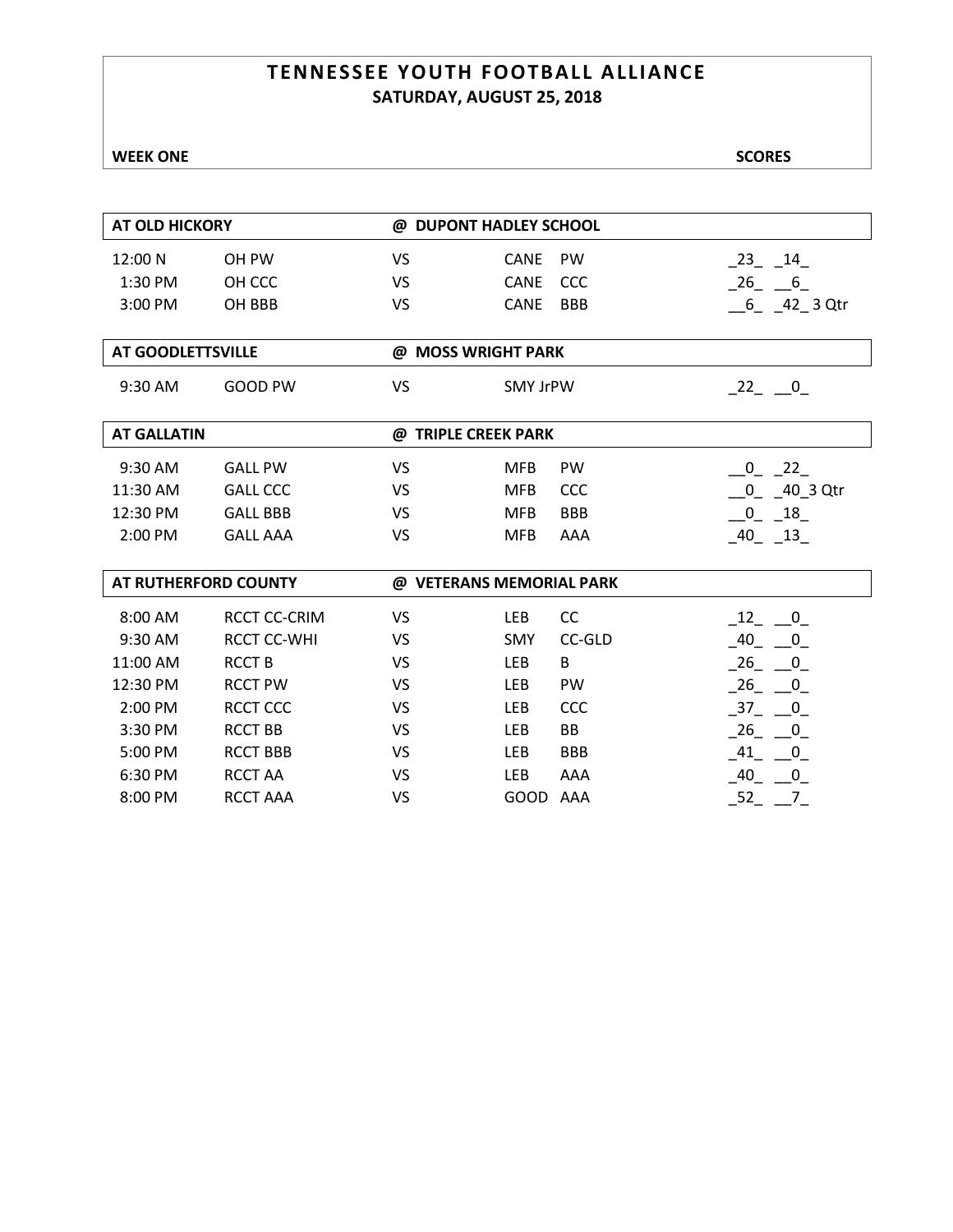### **TENNESSEE YOUTH FOOTBALL ALLIANCE SATURDAY, AUGUST 25, 2018**

### **WEEK ONE** SCORES

|                            | @  |             |              |                                |
|----------------------------|----|-------------|--------------|--------------------------------|
| <b>GENE CARR FIELD</b>     |    |             |              |                                |
| <b>SMY PW</b>              | VS | <b>WICO</b> | <b>PW</b>    | 0 Forfeit<br>$\mathbf{1}$      |
| <b>SMY B-WHI</b>           | VS | <b>WICO</b> | -B           | 28<br>$\overline{\mathbf{0}}$  |
| <b>SMY CC-PRP</b>          | VS | <b>WICO</b> | CC.          | 18<br>$\overline{\mathbf{0}}$  |
| SMY CCC                    | VS | <b>WICO</b> | <b>CCC</b>   | $28 - 14$                      |
| <b>SMY BB</b>              | VS | <b>WICO</b> | <b>BB</b>    | $8 \quad 26$                   |
|                            |    |             |              |                                |
| <b>DONNIE CARTER FIELD</b> |    |             |              |                                |
| <b>SMY B-GLD</b>           | VS | <b>SMY</b>  | <b>B-PRP</b> | 7 20                           |
| <b>SMY BBB</b>             | VS | <b>WICO</b> | <b>BBB</b>   | 34<br>$\overline{\phantom{0}}$ |
| SMY AA                     | VS | <b>WICO</b> | AA           | 22<br>0                        |
| <b>SMY AAA</b>             | VS | <b>CANE</b> | AAA          | 23<br>14                       |
|                            |    |             |              | LEE VICTORY MEMORIAL PARK      |

| <b>ANT</b>  | Antioch Jets           | <b>MFB</b>  | Murfreesboro Warriors       |
|-------------|------------------------|-------------|-----------------------------|
| <b>CANE</b> | Cane Ridge Chargers    | OН          | Old Hickory Bulldogs        |
| <b>COOK</b> | Cookeville Cavaliers   | <b>RCCT</b> | Rutherford Co. Crimson Tide |
| <b>GAL</b>  | Gallatin Green Wave    | <b>SMY</b>  | Smyrna Bulldogs             |
| <b>GOOD</b> | Goodlettsville Trojans | <b>WICO</b> | Wilson Co. Wildcats         |
| LEB         | Lebanon Blue Devils    |             |                             |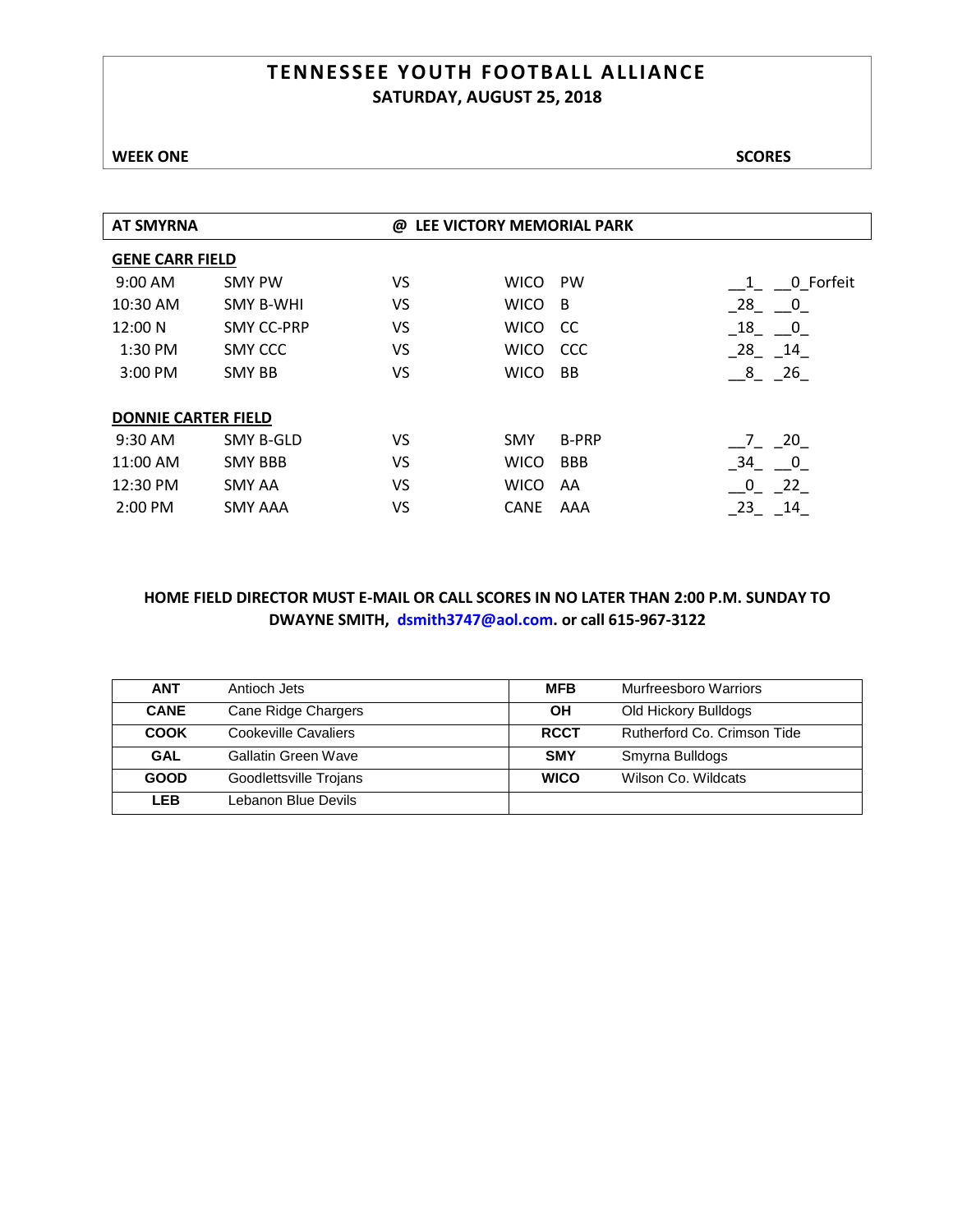### **TENNESSEE YOUTH FOOTBALL ALLIANCE SATURDAY, SEPTEMBER 1, 2018**

| AT GOODLETTSVILLE      |            |                 | @ MOSS WRIGHT PARK          |             |                 |                                               |
|------------------------|------------|-----------------|-----------------------------|-------------|-----------------|-----------------------------------------------|
| 11:00 AM               | GOOD AAA*  |                 | <b>VS</b>                   | SMY         | AAA*            | $-40$ 6                                       |
| 12:30 PM               | GOOD CCC   |                 | VS                          | <b>SMY</b>  | <b>CCC</b>      | $\overline{\phantom{0}}$ 7 14                 |
| 2:00 PM                | GOOD BBB   |                 | <b>VS</b>                   | SMY         | <b>BBB</b>      | $-0$ $-44$                                    |
|                        |            |                 |                             |             |                 |                                               |
| <b>AT SMYRNA</b>       |            |                 | @ LEE VICTORY MEMORIAL PARK |             |                 |                                               |
| <b>GENE CARR FIELD</b> |            |                 |                             |             |                 |                                               |
| 9:00 AM                | <b>SMY</b> | JR-PW           | <b>VS</b>                   | <b>RCCT</b> | JR-PW           | $-6 - 14$                                     |
| 10:30 AM               | SMY        | <b>B-PRP</b>    | <b>VS</b>                   | <b>SMY</b>  | <b>B-WHI</b>    | $-6 - 20$                                     |
| 12:00 N                | SMY        | <b>B-GLD</b>    | VS                          | <b>RCCT</b> | B               | $\begin{array}{cc} 0 & 32 \end{array}$        |
| 1:30 PM                | <b>SMY</b> | AA              | VS                          | <b>RCCT</b> | AA              | $-0$ $-35$                                    |
| 3:00 PM                | <b>ANT</b> | AAA             | <b>VS</b>                   | <b>RCCT</b> | AAA             | $\begin{array}{cc} 0 & 1 \end{array}$ Forfeit |
|                        |            |                 |                             |             |                 |                                               |
| <b>AT COOKVILLE</b>    |            |                 | @ ALGOOD YOUTH PARK         |             |                 |                                               |
| 11:00 AM               | COOKK PW*  |                 | <b>VS</b>                   | <b>RCCT</b> | PW <sup>*</sup> | $-8 - 28$                                     |
| 12:30 PM               | COOK CCC*  |                 | <b>VS</b>                   | <b>RCCT</b> | $CCC*$          | $-0$ $-44$                                    |
| 2:00 PM                | COOK BBB*  |                 | <b>VS</b>                   | <b>RCCT</b> | BBB*            | $-0$ $-48$                                    |
| 3:30 PM                | COOK AAA   |                 | <b>VS</b>                   | <b>WICO</b> | AAA             | $-29$ $-7$                                    |
|                        |            |                 |                             |             |                 |                                               |
| <b>AT MURFREESBORO</b> |            |                 | @ RIVERDALE HIGH SCHOOL     |             |                 |                                               |
| 9:00 AM                | <b>MFB</b> | PW <sup>*</sup> | <b>VS</b>                   | <b>ANT</b>  | PW <sup>*</sup> | $30 \quad 0$                                  |
| 10:30 AM               | <b>MFB</b> | $CC^*$          | <b>VS</b>                   | <b>RCCT</b> | CC-CRIM*        | $-12 - 6$                                     |
| 12:00 N                | <b>MFB</b> | $CCC*$          | VS                          | ANT         | $CCC*$          | $-12 - 19$                                    |
| 1:30 PM                | <b>MFB</b> | BB              | VS                          | <b>RCCT</b> | <b>BB</b>       | $0 \quad 32$                                  |
| 3:00 PM                | <b>MFB</b> | BBB*            | <b>VS</b>                   | <b>ANT</b>  | BBB*            | $18$ 6                                        |

**See page 2 for additional games**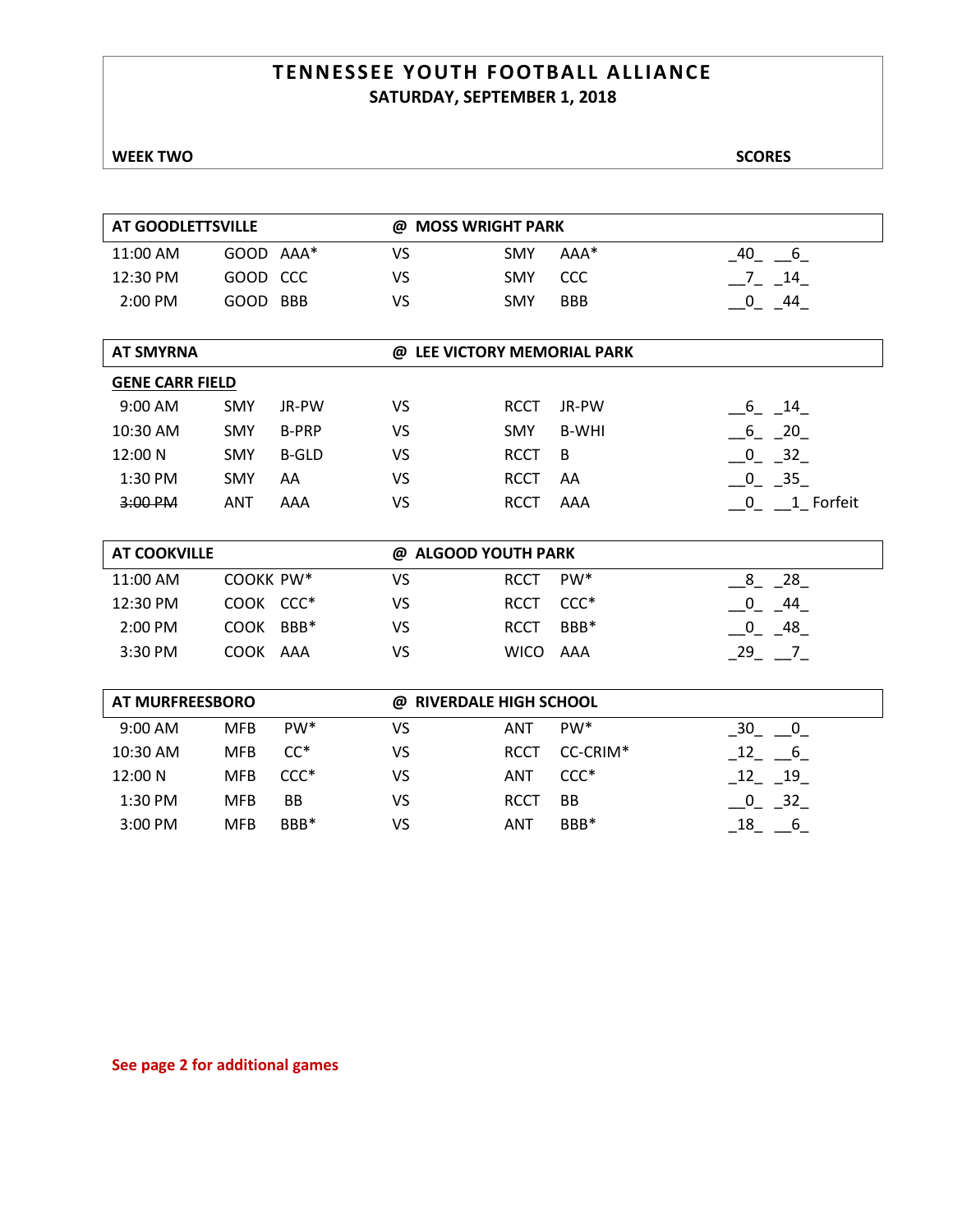### **TENNESSEE YOUTH FOOTBALL ALLIANCE SATURDAY, SEPTEMBER 1, 2018**

| <b>AT WILSON COUNTY</b> |             | <b>WILSON CENTRAL</b><br>@ |    |            |            |                                |
|-------------------------|-------------|----------------------------|----|------------|------------|--------------------------------|
| FIELD <sub>2</sub>      |             |                            |    |            |            |                                |
| 9:00 AM                 | <b>WICO</b> | <b>PW</b>                  | VS | <b>OH</b>  | <b>PW</b>  | 41<br>$\overline{\phantom{0}}$ |
| 10:30 AM                | <b>GALL</b> | <b>PW</b>                  | VS | <b>SMY</b> | <b>PW</b>  | 32<br>14                       |
| 12:00 N                 | <b>WICO</b> | <sub>CC</sub>              | VS | <b>SMY</b> | CC-GLD     | 18<br>$\overline{7}$           |
| $1:30$ PM               | <b>WICO</b> | $\overline{B}$             | VS | LEB        | B          | $0$ 28                         |
| FIELD 1                 |             |                            |    |            |            |                                |
| 9:30 AM                 | <b>WICO</b> | <b>BB</b>                  | VS | LEB        | BB         | $-22$ $-0$                     |
| 11:00 AM                | <b>WICO</b> | <b>CCC</b>                 | VS | <b>OH</b>  | <b>CCC</b> | 25 26                          |
| 12:30 PM                | <b>WICO</b> | <b>BBB</b>                 | VS | <b>OH</b>  | <b>BBB</b> | 36<br>$-6$                     |
|                         |             |                            |    |            |            |                                |

| <b>AT LEBANON</b> |     |            | @ WALTER J BAIRD MIDDLE SCHOOL |          |             |            |  |
|-------------------|-----|------------|--------------------------------|----------|-------------|------------|--|
| 10:00 AM          | LEB | <b>PW</b>  | VS                             | CANE PW  |             | - 18<br>20 |  |
| 11:30 AM          | LEB | CC.        | VS                             |          | RCCT CC-WHI | 44         |  |
| $1:00$ PM         | LEB | <b>CCC</b> | VS                             | CANE CCC |             | 46<br>-6   |  |
| $2:30$ PM         | LEB | <b>BBB</b> | VS                             | CANE BBB |             | 28         |  |
| 4:00 PM           | LEB | AAA        | VS                             | CANE AAA |             |            |  |

**\* DENOTES CONFRENCE GAME**

| <b>ANT</b>  | Antioch Jets               | <b>MFB</b>  | Murfreesboro Warrior        |
|-------------|----------------------------|-------------|-----------------------------|
| <b>CANE</b> | Cane Ridge Chargers        | ΟH          | Old Hickory Bulldogs        |
| соок        | Cookeville Cavaliers       | <b>RCCT</b> | Rutherford Co. Crimson Tide |
| <b>GAL</b>  | <b>Gallatin Green Wave</b> | <b>SMY</b>  | Smyrna Bulldogs             |
| GOOD        | Goodlettsville Trojans     | <b>WICO</b> | Wilson Co. Wildcats         |
| LEB         | Lebanon Blue Devils        |             |                             |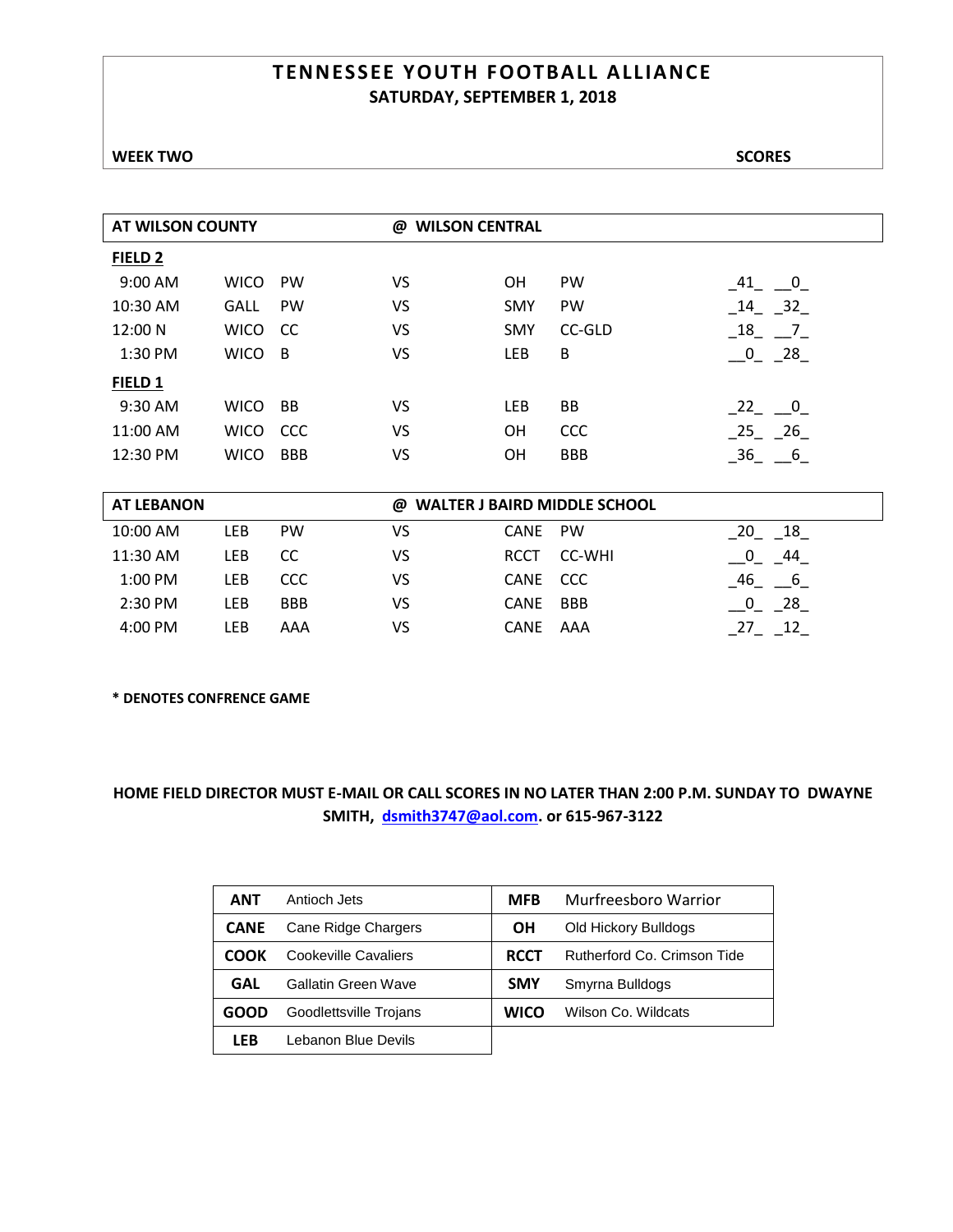### **TENNESSEE YOUTH FOOTBALL ALLIANCE SATURDAY, SPETEMBER 8, 2018**

| AT ANTIOCH |     |            | @ YOUTH INC. |          |                    |
|------------|-----|------------|--------------|----------|--------------------|
| 9:30 AM    | ANT | <b>PW</b>  | VS           | GOOD PW  | 12<br>44           |
| 11:00 AM   | ANT | <b>CCC</b> | VS           | GOOD CCC | 14<br>$\mathbf{0}$ |
| 12:30 PM   | ANT | <b>BBB</b> | VS           | GOOD BBB | 36                 |
| 2:00 PM    | ANT | AAA        | VS           | GOOD AAA | 1 Forfeit          |
|            |     |            |              |          |                    |

| <b>AT OLD HICKORY</b> | @ DUPONT HADLEY MIDDLE SCHOOL |                  |    |     |                  |    |
|-----------------------|-------------------------------|------------------|----|-----|------------------|----|
| 12:00 N               | OН                            | PW <sup>*</sup>  | VS | LEB | PW <sup>*</sup>  | 13 |
| 1:30 PM               | OН                            | $CCC*$           | VS | LEB | $CCC*$           |    |
| $3:00$ PM             | OН                            | BBB <sup>*</sup> | VS | .EB | BBB <sup>*</sup> |    |

| <b>AT CANE RIDGE</b> |          |            | @ CANE RIDGE PARK |             |            |          |  |
|----------------------|----------|------------|-------------------|-------------|------------|----------|--|
| 10:30 AM             | CANE     | <b>PW</b>  | VS                | <b>MFB</b>  | <b>PW</b>  | 30       |  |
| 12:00 N              | CANE CCC |            | VS                | MFB         | CCC.       | 36<br>13 |  |
| 1:30 PM              | CANE     | <b>BBB</b> | VS                | MFB         | <b>BBB</b> | 13<br>8  |  |
| $3:00$ PM            | CANE     | AAA*       | VS                | <b>RCCT</b> | AAA*       | 40       |  |

| <b>AT GALLATIN</b> |             |            | @ TRIPLE CREEK PARK |             |            |          |  |  |
|--------------------|-------------|------------|---------------------|-------------|------------|----------|--|--|
| $9:30$ AM          | <b>GALL</b> | <b>PW</b>  | VS                  | RCCT        | JR.PW      | 25<br>6  |  |  |
| 11:00 AM           | GALL CCC    |            | VS                  | RCCT CCC    |            | 32 2 Qtr |  |  |
| $12:30 \text{ PM}$ | GALL        | <b>BBB</b> | VS                  | <b>RCCT</b> | <b>BBB</b> | 38 3 Qtr |  |  |
| $2:00$ PM          | GALL        | AAA        | VS                  | <b>SMY</b>  | AAA        | 33<br>6  |  |  |

| AT MURFREESBORO |            |        | @ RIVERDALE HIGH SCHOOL |             |         |    |  |
|-----------------|------------|--------|-------------------------|-------------|---------|----|--|
| $9:00$ AM       | MFB        | $CC^*$ | VS                      | <b>RCCT</b> | CC-WHI* | 19 |  |
| 10:30 AM        | <b>MFB</b> | AAA*   | VS                      | .EB         | AAA*    | 28 |  |

| AT WILSON COUNTY |             |                 | <b>WILSON CENTRAL HIGH SCHOOL</b><br>@ |             |                    |         |  |
|------------------|-------------|-----------------|----------------------------------------|-------------|--------------------|---------|--|
| $9:00$ AM        | <b>WICO</b> | PW <sup>*</sup> | VS                                     | <b>SMY</b>  | JR.PW <sup>*</sup> | 33<br>0 |  |
| $10:30$ AM       | <b>WICO</b> | $CC^*$          | VS                                     | <b>LEB</b>  | $CC^*$             | 35<br>0 |  |
| 12:00 N          | <b>WICO</b> | $B^*$           | VS                                     | <b>SMY</b>  | $B-GLD^*$          | 28      |  |
| $1:30$ PM        | <b>WICO</b> | <b>BB</b>       | VS                                     | MFB         | BB                 | 6       |  |
| $3:00$ PM        | <b>WICO</b> | AAA             | VS                                     | <b>RCCT</b> | AA                 | 50.     |  |

**See page 2 for additional games**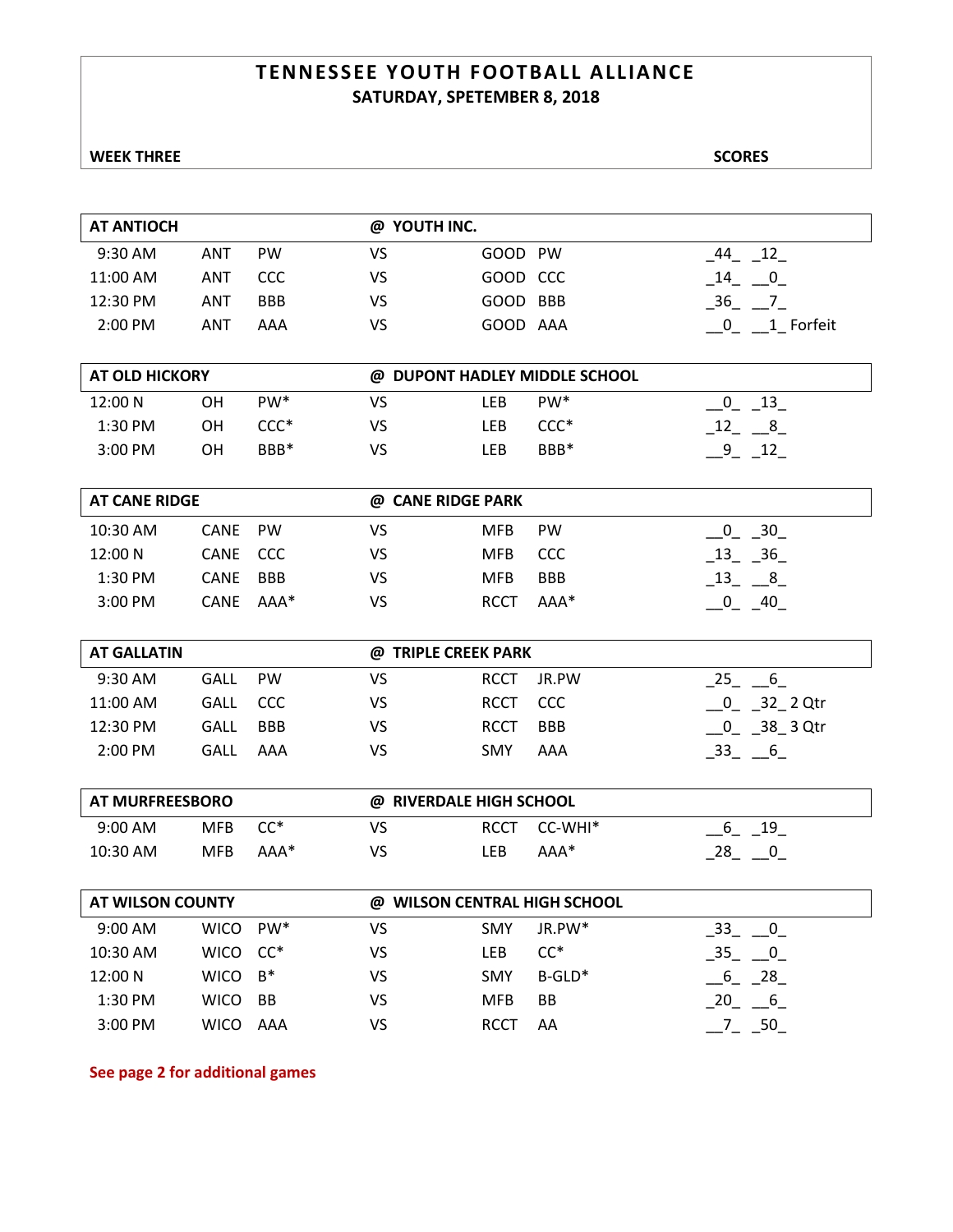### **TENNESSEE YOUTH FOOTBALL ALLIANCE SATURDAY, SPETEMBER 8, 2018**

| <b>AT SMYRNA</b>           |            |                 | LEE VICTORY MEMORIAL PARK<br>@ |             |          |                                         |  |
|----------------------------|------------|-----------------|--------------------------------|-------------|----------|-----------------------------------------|--|
| <b>GENE CARR FIELD</b>     |            |                 |                                |             |          |                                         |  |
| 9:00 AM                    | <b>SMY</b> | PW <sup>*</sup> | VS                             | COOK        | PW*      | $\begin{bmatrix} 13 & 35 \end{bmatrix}$ |  |
| 10:30 AM                   | <b>SMY</b> | $B-WHI*$        | VS                             | LEB         | $B^*$    | $\mathbf 0$<br>18                       |  |
| 12:00 N                    | <b>SMY</b> | $CC-PRP*$       | VS                             | <b>RCCT</b> | CC-CRIM* | $6\quad 0$                              |  |
| 1:30 PM                    | <b>SMY</b> | $CCC*$          | VS                             | COOK CCC*   |          | $34 \quad 0$                            |  |
| <b>DONNIE CARTER FIELD</b> |            |                 |                                |             |          |                                         |  |
| 9:30 AM                    | <b>SMY</b> | $B-PRP^*$       | VS                             | <b>RCCT</b> | $B^*$    | $\sqrt{0}$<br>12                        |  |
| 11:00 AM                   | <b>SMY</b> | <b>BB</b>       | VS                             | LEB         | BB       | 13 30                                   |  |
| 12:30 PM                   | <b>SMY</b> | AA              | VS                             | COOK AAA    |          | 7 41                                    |  |
| 2:00 PM                    | <b>SMY</b> | BBB*            | VS                             | <b>COOK</b> | BBB*     | 28<br>0                                 |  |

**\* DENOTES CONFERENCE GAME**

| ANT         | Antioch Jets           | <b>MFB</b>  | Murfreesboro Warrior        |
|-------------|------------------------|-------------|-----------------------------|
| <b>CANE</b> | Cane Ridge Chargers    | ΟH          | Old Hickory Bulldogs        |
| COOK        | Cookeville Cavaliers   | <b>RCCT</b> | Rutherford Co. Crimson Tide |
| GAL         | Gallatin Green Wave    | <b>SMY</b>  | Smyrna Bulldogs             |
| GOOD        | Goodlettsville Trojans | <b>WICO</b> | Wilson Co. Wildcats         |
| LFB         | Lebanon Blue Devils    |             |                             |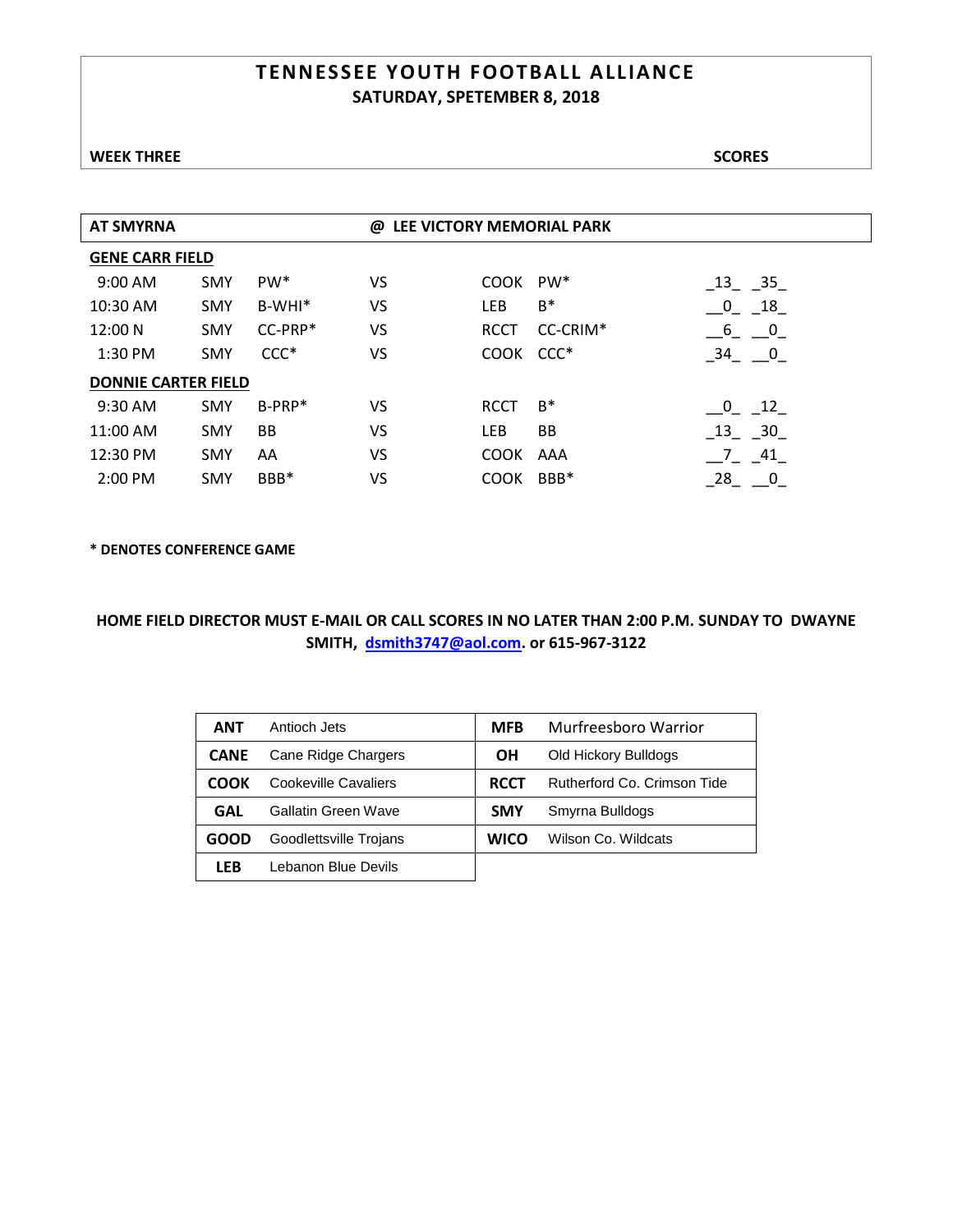### **TENNESSEE YOUTH FOOTBALL ALLIANCE SATURDAY, SPETEMBER 15, 2018**

| <b>AT COOKVILLE</b>     |             |                 | <b>ALGOOD YOUTH PARK</b><br>@     |            |                                   |                               |  |
|-------------------------|-------------|-----------------|-----------------------------------|------------|-----------------------------------|-------------------------------|--|
| 10:30 AM                | COOK PW     |                 | <b>VS</b>                         | ANT        | PW                                | 18<br>$6\overline{6}$         |  |
| 12:00 N                 | COOK CCC*   |                 | VS                                | ANT        | $CCC*$                            | 6 30                          |  |
| 1:30 PM                 | COOK BBB*   |                 | VS                                | ANT        | BBB*                              | $6\qquad 22$                  |  |
|                         |             |                 |                                   |            |                                   |                               |  |
| <b>AT MURFREESBORO</b>  |             |                 | <b>RIVERDALE HIGH SCHOOL</b><br>@ |            |                                   |                               |  |
| 9:00 AM                 | <b>MFB</b>  | PW <sup>*</sup> | VS                                | <b>SMY</b> | PW <sup>*</sup>                   | 44<br>6                       |  |
| 10:30 AM                | <b>MFB</b>  | $CC^*$          | VS                                | <b>SMY</b> | $CC-GLD*$                         | 12<br>$\overline{\mathbf{0}}$ |  |
| 12:00 N                 | <b>MFB</b>  | BB              | <b>VS</b>                         | <b>SMY</b> | BB                                | 12 19                         |  |
| 1:30 PM                 | <b>MFB</b>  | $CCC*$          | VS                                | <b>SMY</b> | $CCC*$                            | $-26 - 19$                    |  |
| 3:00 PM                 | <b>MFB</b>  | BBB*            | VS                                | <b>SMY</b> | BBB*                              | 6 43                          |  |
|                         |             |                 |                                   |            |                                   |                               |  |
| <b>AT WILSON COUNTY</b> |             |                 | @                                 |            | <b>WILSON CENTRAL HIGH SCHOOL</b> |                               |  |
| FIELD <sub>2</sub>      |             |                 |                                   |            |                                   |                               |  |
| 9:00 AM                 | <b>WICO</b> | PW              | VS                                | LEB        | PW                                | 22<br>8                       |  |
| 10:30 AM                | WICO CC*    |                 | VS                                | <b>SMY</b> | CC-PRP*                           | 8<br>14 OT                    |  |

| ----------     | .         |       | . . | -----      | ----       | .                    |
|----------------|-----------|-------|-----|------------|------------|----------------------|
| 12:00 N        | LEB       | $B^*$ | VS  | SMY        | $B-PRP^*$  | 20 6                 |
| <b>FIELD 1</b> |           |       |     |            |            |                      |
| 9:30 AM        | WICO CCC  |       | VS  | <b>LEB</b> | <b>CCC</b> | 20<br>44             |
| 11:00 AM       | WICO BBB  |       | VS  | <b>LEB</b> | <b>BBB</b> | 27<br>$\overline{7}$ |
| 12:00 PM       | WICO AAA* |       | VS  | <b>LEB</b> | $AAA*$     | 13<br>20             |
|                |           |       |     |            |            |                      |

| AT SMYRNA |            |        | @ LEE VICTORY MEMORIAL PARK |      |        |               |  |
|-----------|------------|--------|-----------------------------|------|--------|---------------|--|
| 9:00 AM   | SMY        | AA     | vs                          | MFB. | AAA    | -42           |  |
| 10:30 AM  | <b>SMY</b> | B-GLD* | VS.                         | SMY  | B-WHI* | 32 OTx3<br>33 |  |
| 12:00 N   | SMY        | AAA*   | VS                          | GAL  | $AAA*$ | 28            |  |

*see pg. 2 for additional schedules*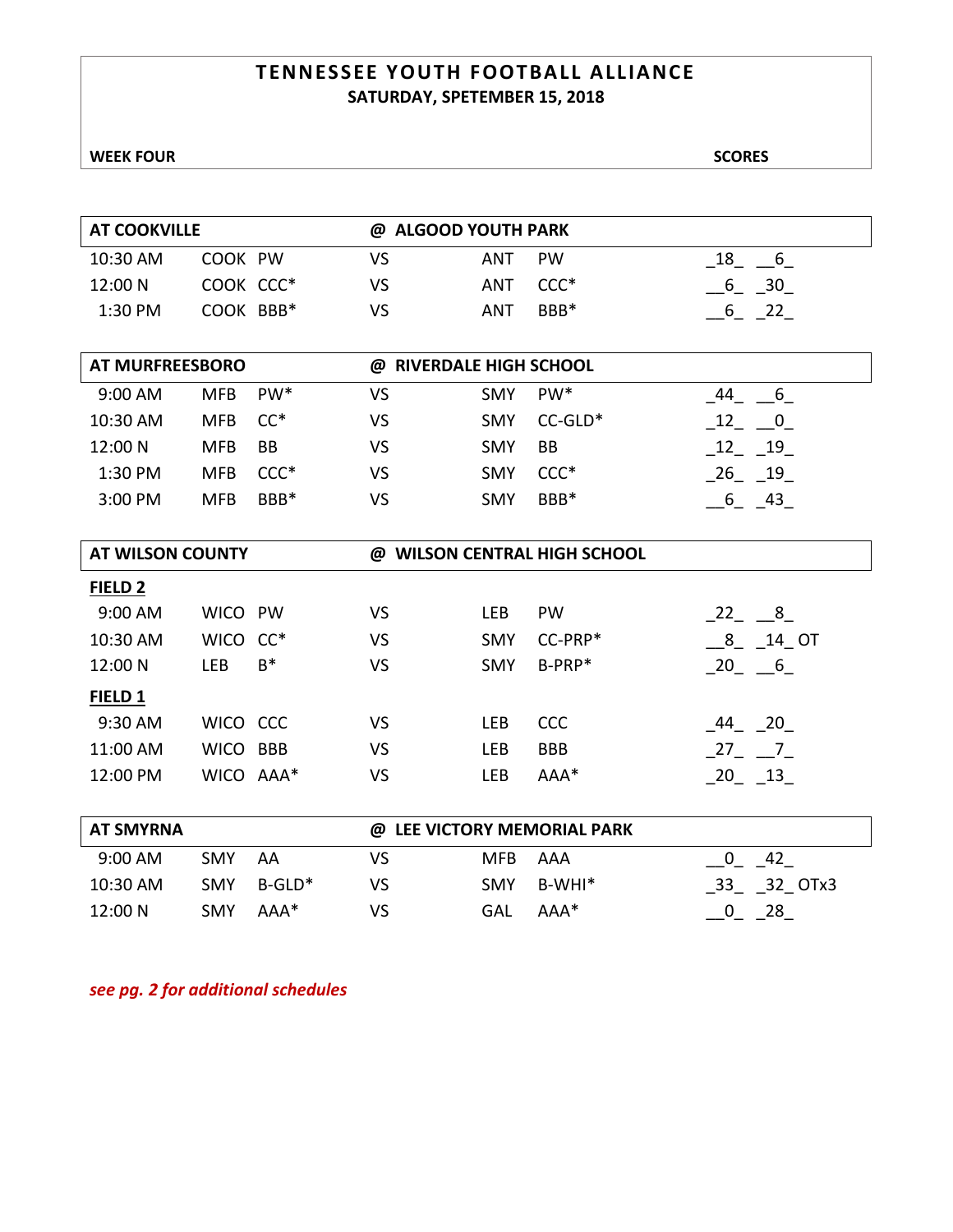### **TENNESSEE YOUTH FOOTBALL ALLIANCE SATURDAY, SPETEMBER 15, 2018**

| <b>AT GOODLETTSVILLE</b> |               |    | @ MOSS WRIGHT PARK |            |    |  |  |
|--------------------------|---------------|----|--------------------|------------|----|--|--|
| 10:00 AM                 | $GOOD$ PW $*$ | VS | GAL                | $PW^*$     | 21 |  |  |
| 11:30 AM                 | GOOD CCC      | VS | GAL.               | . CCC      | 39 |  |  |
| $1:00$ PM                | GOOD BBB      | VS | GAL                | <b>BBB</b> | 35 |  |  |

|          | AT RUTHERFORD COUNTY | @  | <b>VETERANS MEMORIAL PARK</b> |             |                                  |
|----------|----------------------|----|-------------------------------|-------------|----------------------------------|
| 8:00 AM  | RCCT CC-CRIM*        | VS | LEB                           | $CC^*$      | 25<br>$\overline{0}$             |
| 9:30 AM  | <b>RCCT JRPW</b>     | VS | <b>SMY</b>                    | <b>JRPW</b> | 46<br>6                          |
| 11:00 AM | RCCT B *             | VS | <b>WICO</b>                   | $B^*$       | $-42 - 0$                        |
| 12:30 PM | RCCT PW*             | VS | OΗ                            | PW*         | $-32 - 0$                        |
| 2:00 PM  | RCCT CCC*            | VS | OН                            | $CCC*$      | 45<br>$\overline{\phantom{0}}$ 0 |
| 3:30 PM  | <b>RCCT BB</b>       | VS | <b>WICO</b>                   | <b>BB</b>   | $32 - 12$                        |
| 5:00 PM  | RCCT BBB*            | VS | OН                            | BBB*        | 45<br>$\overline{\phantom{0}}$ 0 |
| 6:30 PM  | RCCT AA*             | VS | <b>COOK</b>                   | AAA*        | 12<br>16                         |
| 8:00 PM  | RCCT AAA*            | VS | ANT                           | AAA*        | 0 Forfeit                        |

### **\* DENOTES CONFERENCE GAME**

| ANT         | Antioch Jets           | <b>MFB</b>  | Murfreesboro Warrior        |
|-------------|------------------------|-------------|-----------------------------|
| <b>CANE</b> | Cane Ridge Chargers    | OН          | Old Hickory Bulldogs        |
| COOK        | Cookeville Cavaliers   | <b>RCCT</b> | Rutherford Co. Crimson Tide |
| GAL         | Gallatin Green Wave    | <b>SMY</b>  | Smyrna Bulldogs             |
| GOOD        | Goodlettsville Trojans | WICO        | Wilson Co. Wildcats         |
| <b>LFB</b>  | Lebanon Blue Devils    |             |                             |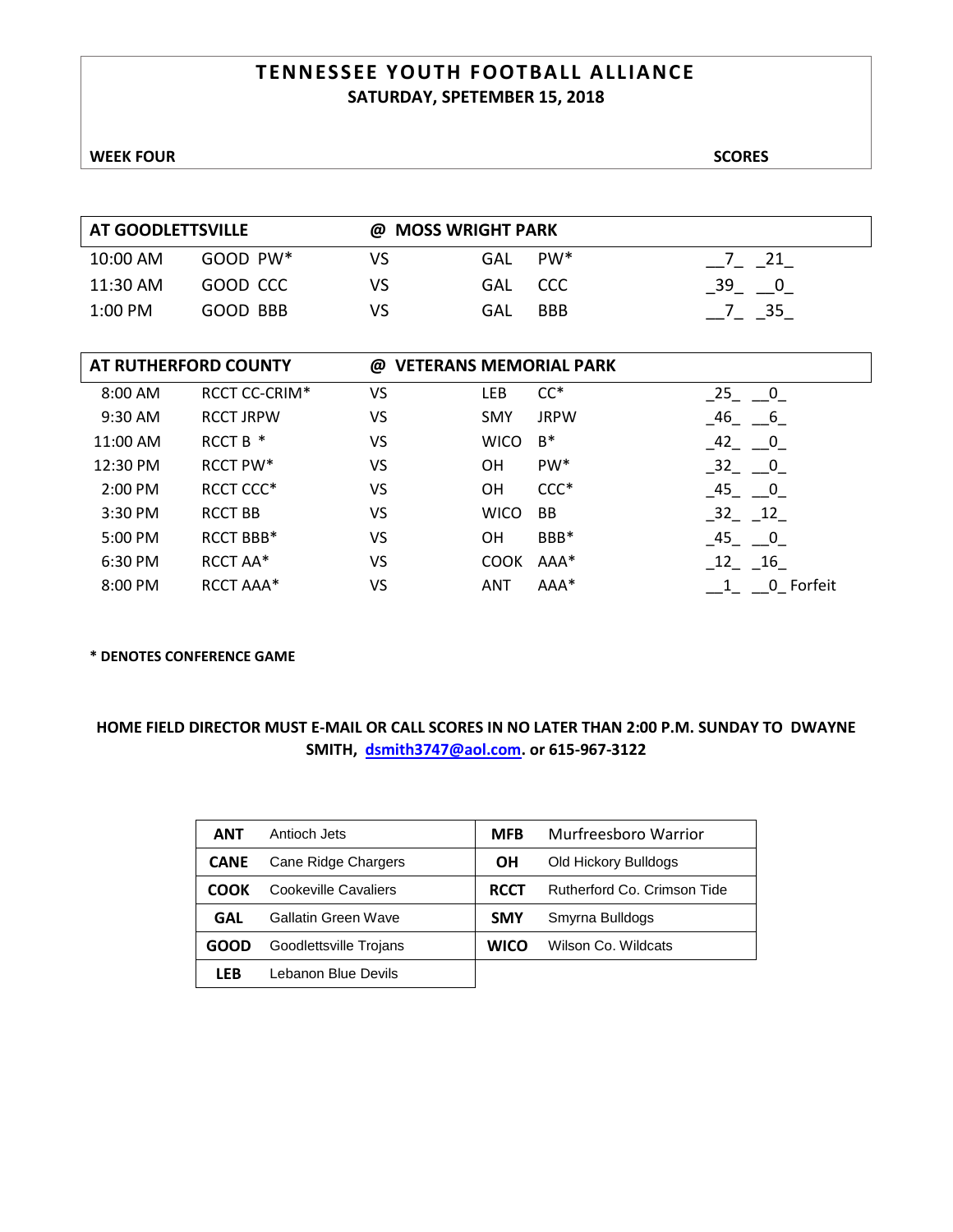### **TENNESSEE YOUTH FOOTBALL ALLIANCE SATURDAY, SEPTEMBER 22, 2018**

### **WEEK FIVE** SCORES

| <b>AT LEBANON</b> |             |                 | <b>WALTER J BAIRD MIDDLE SCHOOL</b><br>@ |            |                 |           |  |
|-------------------|-------------|-----------------|------------------------------------------|------------|-----------------|-----------|--|
| 9:00 AM           | LEB         | PW <sup>*</sup> | ٧S                                       | ANT        | PW <sup>*</sup> | - 35<br>b |  |
| 10:30 AM          | LEB         | $CCC*$          | ٧S                                       | ANT        | $CCC*$          | 40        |  |
| 12:00 N           | LEB         | BBB*            | VS                                       | ANT        | BBB*            | 14        |  |
| 1:30 PM           | LEB         | BB              | VS                                       | <b>MFB</b> | BB              |           |  |
| 3:00 PM           | <b>WICO</b> | - CC            | VS                                       | <b>MFB</b> | CC              |           |  |

| <b>AT COOKVILLE</b> |           |                   |    |            |                  | @ AVERY TRACE MIDDLE SCHOOL HOMECOMING |
|---------------------|-----------|-------------------|----|------------|------------------|----------------------------------------|
| $1:00$ PM           | COOK PW*  |                   | VS | <b>MFB</b> | PW <sup>*</sup>  | 40                                     |
| 2:30 PM             | COOK CCC* |                   | VS | MFB.       | $CCC*$           | 40                                     |
| 4:00 PM             |           | <b>HOMFCOMING</b> |    |            |                  |                                        |
| 5:00 PM             | COOK BBB* |                   | VS | <b>MFB</b> | BBB <sup>*</sup> | $\overline{12}$                        |
| 6:30 PM             | COOK AAA* |                   | VS | <b>MFB</b> | $AA*$            | 25                                     |

| <b>AT CANE RIDGE</b> |                       | @CANE RIDGE PARK  |    |           | <b>HOMECOMING</b> |                 |
|----------------------|-----------------------|-------------------|----|-----------|-------------------|-----------------|
| 10:30 AM             | CANE PW*              |                   | VS | WICO PW*  |                   | 22<br>$\Box$ 0  |
| 12:00 N              | CANE CCC <sup>*</sup> |                   | VS | WICO CCC* |                   | 33<br>-13       |
| 1:30 PM              |                       | <b>HOMECOMING</b> |    |           |                   |                 |
| 2:30 PM              | CANE BBB*             |                   | VS | WICO BBB* |                   | 12 2 Qtr<br>-13 |
| 4:00 PM              | $CANF$ $AAA*$         |                   | VS | ANT       | $AAA*$            | 0 Forfeit       |

| <b>AT GALLATIN</b> |     |                  |     | @ TRIPLE CREEK PARK |          |  |  |  |
|--------------------|-----|------------------|-----|---------------------|----------|--|--|--|
| $9:30$ AM          | GAL | CCC*             | VS  | GOOD CCC*           | 41 3 Qtr |  |  |  |
| 11:00 AM           | GAL | BBB <sup>*</sup> | VS. | GOOD BBB*           | 25 24    |  |  |  |
| 12:30 PM           | GAL | $AAA*$           | VS  | GOOD AAA*           | 22<br>34 |  |  |  |

| <b>AT RUTHERFORD COUNTY</b> |            | @ VETERANS MEMORIAL PARK |               |     |    |         |
|-----------------------------|------------|--------------------------|---------------|-----|----|---------|
| $9:00$ AM                   | RCCT JrPW* | VS                       | $GOOD$ PW $*$ |     | 26 |         |
| $10:30$ AM                  | RCCT AA*   | VS                       | <b>SMY</b>    | AA* | 46 | 0 2 Otr |

*See pg. 2 for additional schedules*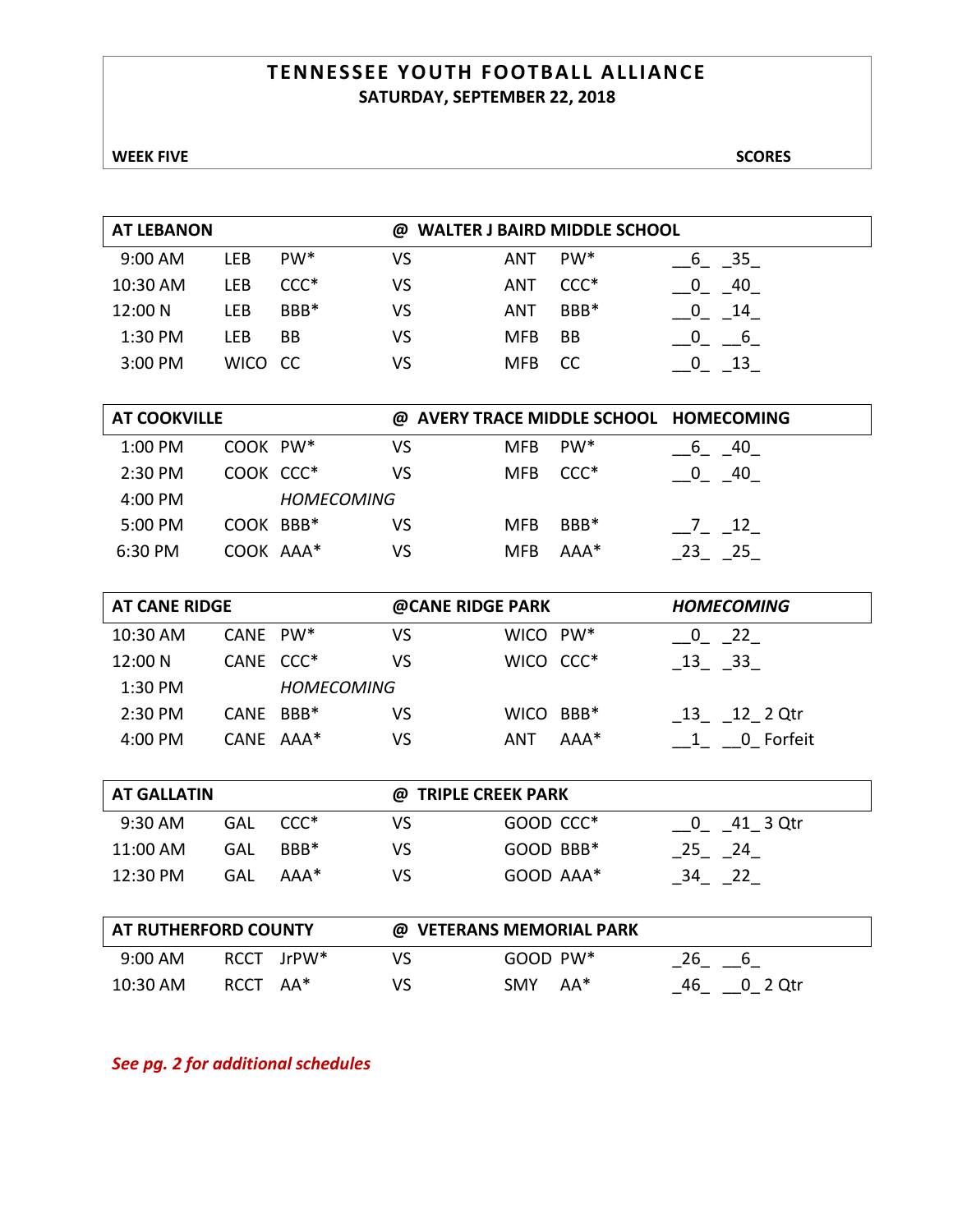### **TENNESSEE YOUTH FOOTBALL ALLIANCE SATURDAY, SEPTEMBER 22, 2018**

| <b>AT SMYRNA</b>           |            |                 | @         |             |                 | LEE VICTORY MEMORIAL PARK |                               |
|----------------------------|------------|-----------------|-----------|-------------|-----------------|---------------------------|-------------------------------|
| <b>GENE CARE FIELD</b>     |            |                 |           |             |                 |                           |                               |
| 9:00 AM                    | <b>SMY</b> | $Jr$ PW $*$     | VS        | <b>GAL</b>  | PW <sup>*</sup> |                           | $\overline{\mathbf{0}}$       |
| 10:30 AM                   | <b>SMY</b> | PW <sup>*</sup> | VS        | <b>RCCT</b> | PW <sup>*</sup> |                           | 13 21                         |
| 12:00 N                    | <b>SMY</b> | $CCC*$          | VS        | <b>RCCT</b> | $CCC*$          |                           | - 38<br>$\mathbf 0$           |
| 1:30 PM                    | <b>SMY</b> | $CC-GLD*$       | VS        | <b>RCCT</b> | CC-CRIM*        |                           | 7<br>$\overline{0}$           |
| 3:00 PM                    | <b>SMY</b> | BB              | VS        | <b>RCCT</b> | BB              |                           | 20<br>6                       |
| 4:30 PM                    | <b>SMY</b> | AAA             | VS        | <b>RCCT</b> | AAA             |                           | 56<br>$\overline{\mathbf{0}}$ |
| <b>DONNIE CARTER FIELD</b> |            |                 |           |             |                 |                           |                               |
| 9:30 AM                    | <b>SMY</b> | <b>B-GLD</b>    | <b>VS</b> |             | <b>LEB</b>      | B                         | 8<br>22                       |
| 11:00 AM                   | <b>SMY</b> | B-WHI           | VS        |             | <b>RCCT</b>     | B                         | 34<br>0                       |
| 12:30 PM                   | <b>SMY</b> | BBB*            | VS        |             | <b>RCCT</b>     | BBB*                      | $\mathbf 0$<br>24             |
| 2:00 PM                    | <b>SMY</b> | <b>CC-PRP</b>   | VS        |             | RCCT            | <b>CC-WHI</b>             | $6^{\circ}$                   |
| 3:30 PM                    | <b>SMY</b> | <b>B-PRP</b>    | <b>VS</b> |             | <b>WICO</b>     | B                         | 35<br>0                       |

### **\* DENOTES CONFERENCE GAME**

| ANT         | Antioch Jets               | <b>MFB</b>  | Murfreesboro Warrior        |
|-------------|----------------------------|-------------|-----------------------------|
| <b>CANE</b> | Cane Ridge Chargers        | ΟH          | Old Hickory Bulldogs        |
| соок        | Cookeville Cavaliers       | <b>RCCT</b> | Rutherford Co. Crimson Tide |
| GAL         | <b>Gallatin Green Wave</b> | <b>SMY</b>  | Smyrna Bulldogs             |
| GOOD        | Goodlettsville Trojans     | <b>WICO</b> | Wilson Co. Wildcats         |
| LFB         | Lebanon Blue Devils        |             |                             |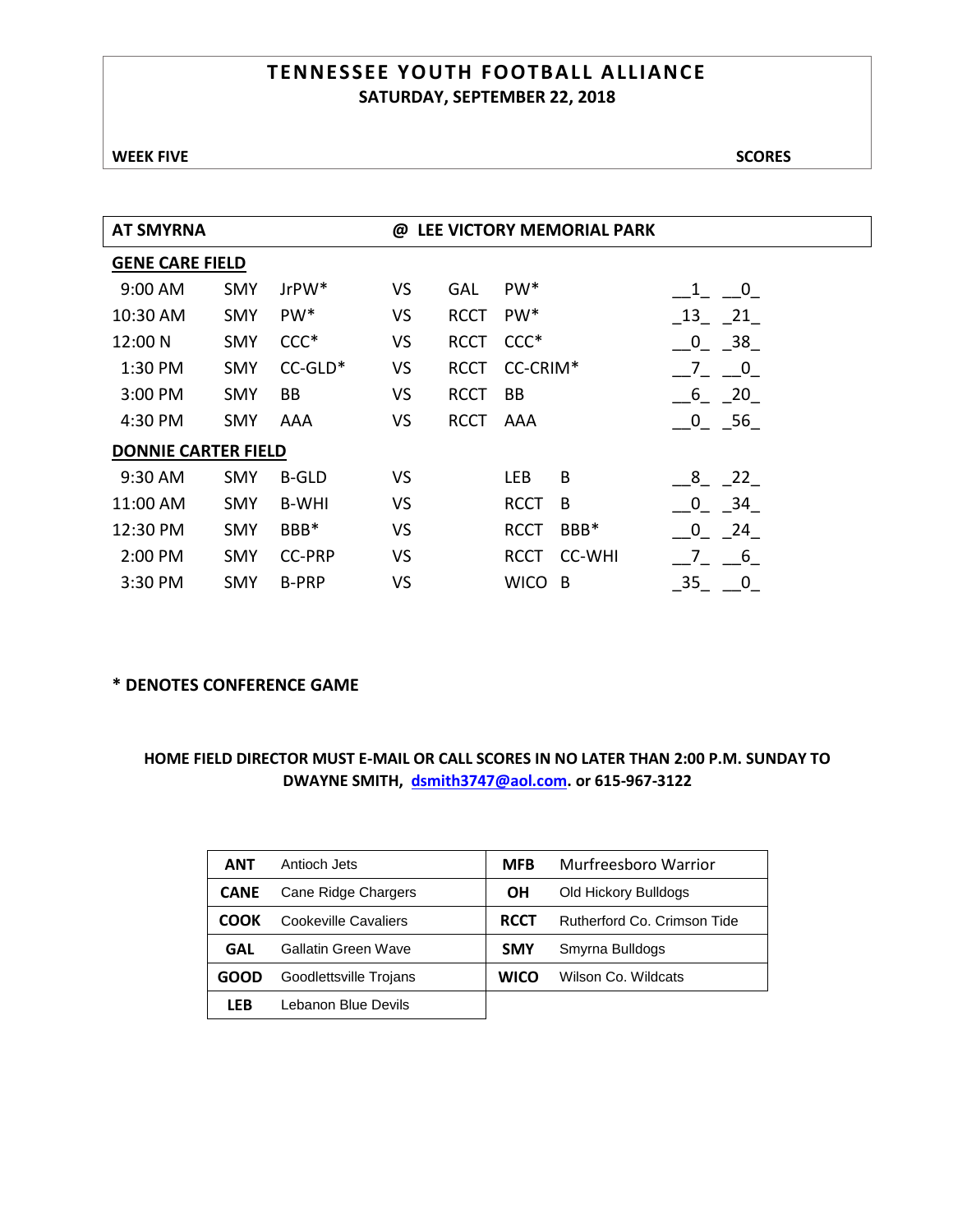### **TENNESSEE YOUTH FOOTBALL ALLIANCE SATURDAY, SEPTEMBER 29, 2018**

### **WEEK SIX** SCORES

| <b>AT ANTIOCH</b> |     |                 | @YOUTH INC. |            |            |                      |
|-------------------|-----|-----------------|-------------|------------|------------|----------------------|
| 10:00 AM          | ANT | PW <sup>*</sup> | VS          | COOK PW*   |            | 27<br>12             |
| 11:30 AM          | ANT | CCC.            | VS          | <b>GAL</b> | <b>CCC</b> | 40<br>0              |
| 1:00 PM           | ANT | <b>BBB</b>      | VS          | <b>GAL</b> | <b>BBB</b> | 6 <sup>6</sup><br>22 |
| 3:30 PM           | ANT | AAA             | VS          | <b>SMY</b> | AAA        | 1 Forfeit            |
|                   |     |                 |             |            |            |                      |

| AT WILSON COUNTY |           |    | @ WILSON CENTRAL HIGH SCHOOL |                    |
|------------------|-----------|----|------------------------------|--------------------|
| 10:30 AM         | WICO CCC  | VS | COOK CCC                     | 14                 |
| 12:00 N          | WICO BBB  | VS | COOK BBB                     | 15<br>$\mathbf{0}$ |
| $1:30$ PM        | WICO AAA* | VS | COOK AAA*                    | - 28               |

| <b>AT LEBANON</b> |     |                 | <b>WALTER J BAIRD MIDDLE SCHOOL</b><br>@ |             |                 |         |
|-------------------|-----|-----------------|------------------------------------------|-------------|-----------------|---------|
| 9:00 AM           | LEB | PW <sup>*</sup> | VS                                       | <b>SMY</b>  | PW <sup>*</sup> | 35      |
| 10:30 AM          | LEB | CC              | VS                                       | <b>MFB</b>  | <b>CC</b>       | 28      |
| 12:00 N           | LEB | $CCC*$          | VS                                       | <b>SMY</b>  | $CCC*$          | 34<br>b |
| 1:30 PM           | LEB | $BB*$           | ٧S                                       | <b>WICO</b> | $BB*$           | 26      |
| 3:00 PM           | LEB | BBB*            | VS                                       | <b>SMY</b>  | BBB*            | 43      |
| 4:30 PM           | LEB | $AAA*$          | VS                                       | <b>SMY</b>  | AA*             | 48      |

| <b>AT OLD HICKORY</b> |            |                 |    | @ DUPONT HADLEY MIDDLE SCHOOL |      |    |
|-----------------------|------------|-----------------|----|-------------------------------|------|----|
| 11:30 AM              | OΗ         | PW <sup>*</sup> | VS | MFB.                          | PW*  | 38 |
| $1:00$ PM             | OΗ         | $CCC*$          | VS | MFB CCC <sup>*</sup>          |      | 39 |
| 2:30 PM               | OΗ         | $BBB*$          | VS | MFB.                          | BBB* | 19 |
| $4:00 \text{ PM}$     | <b>MFB</b> | $AA*$           | VS | RCCT AA*                      |      |    |

| AT GOODLETTSVILLE |          |                   | @ MOSS WRIGHT PARK | <b>HOMECOMING</b> |
|-------------------|----------|-------------------|--------------------|-------------------|
| $9:00$ AM         | GOOD PW  | VS                | RCCT PW            | 24                |
| 10:30 AM          | GOOD CCC | VS                | CANE CCC           | - 33<br>- 25      |
| 12:00 N           |          | <b>HOMECOMING</b> |                    |                   |
| 1:00 PM           | GOOD BBB | VS                | CANE BBB           |                   |
| 2:30 PM           | GOOD AAA | VS                | CANE AAA           | 28                |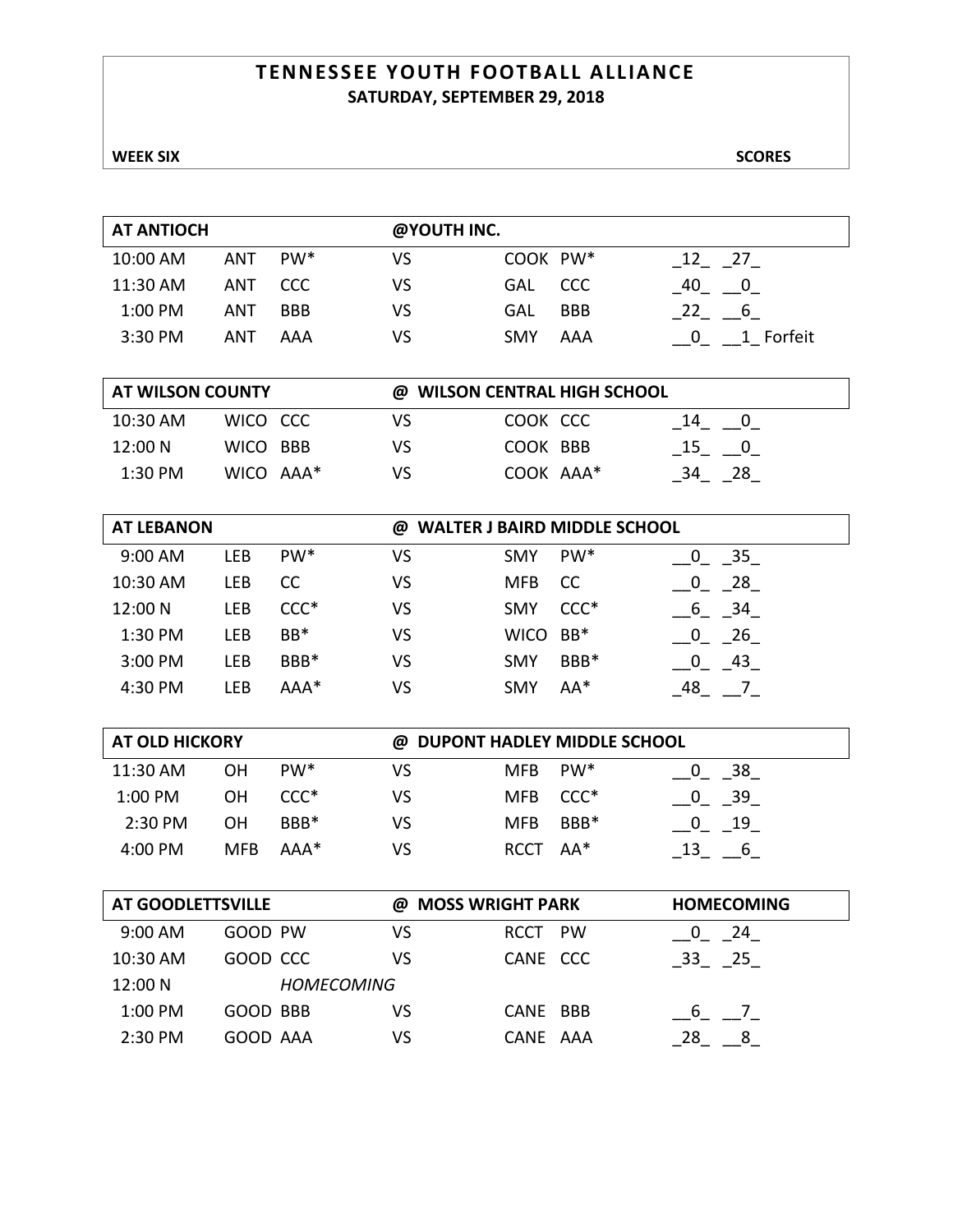### **TENNESSEE YOUTH FOOTBALL ALLIANCE SATURDAY, SEPTEMBER 29, 2018**

### **WEEK SIX** SCORES

### *See pg. 2 for additional schedules*

| AT RUTHERFORD COUNTY |             |                   | @  |                      | <b>VETERANS MEMORIAL PARK</b> | <b>HOMECOMING</b>             |
|----------------------|-------------|-------------------|----|----------------------|-------------------------------|-------------------------------|
| $9:00$ AM            | <b>RCCT</b> | CC-WHI*           | VS | WICO CC*             |                               | 0<br>24                       |
| 10:30 AM             | <b>RCCT</b> | $B^*$             | VS | <b>SMY</b>           | $B-GLD^*$                     | 34 6                          |
| 12:00 N              |             | <b>HOMECOMING</b> |    |                      |                               |                               |
| 1:30 PM              | <b>RCCT</b> | $Jr$ PW $*$       | VS | WICO PW <sup>*</sup> |                               | 6 OTx2<br>$\overline{0}$      |
| 3:00 PM              | <b>RCCT</b> | AAA*              | VS | <b>GAL</b>           | AAA*                          | 40<br>$\overline{\mathbf{0}}$ |
| 4:30 PM              | <b>RCCT</b> | $BB*$             | VS | <b>MFB</b>           | $BB*$                         | 44<br>$\mathbf{0}$            |
|                      |             |                   |    |                      |                               |                               |
| <b>AT SMYRNA</b>     |             |                   | @  |                      | LEE VICTORY MEMORIAL PARK     |                               |
| $9:00$ AM            | <b>SMY</b>  | $B-WHI*$          | VS | <b>SMY</b>           | $B-PRP^*$                     | 27<br>0                       |
| 10:30 AM             | <b>SMY</b>  | <b>JrPW</b>       | VS | <b>CANE</b>          | <b>PW</b>                     | 1 Forfeit<br>$\bf{0}$         |
| 12:00 N              | <b>SMY</b>  | $CC-GLD*$         | VS | <b>SMY</b>           | $CC-PRP*$                     | 20<br>0                       |

**\* DENOTES CONFERENCE GAME**

| ANT         | Antioch Jets           | <b>MFB</b>  | Murfreesboro Warrior        |
|-------------|------------------------|-------------|-----------------------------|
| <b>CANE</b> | Cane Ridge Chargers    | <b>OH</b>   | Old Hickory Bulldogs        |
| соок        | Cookeville Cavaliers   | <b>RCCT</b> | Rutherford Co. Crimson Tide |
| GAL         | Gallatin Green Wave    | <b>SMY</b>  | Smyrna Bulldogs             |
| GOOD        | Goodlettsville Trojans | <b>WICO</b> | Wilson Co. Wildcats         |
| <b>LEB</b>  | Lebanon Blue Devils    |             |                             |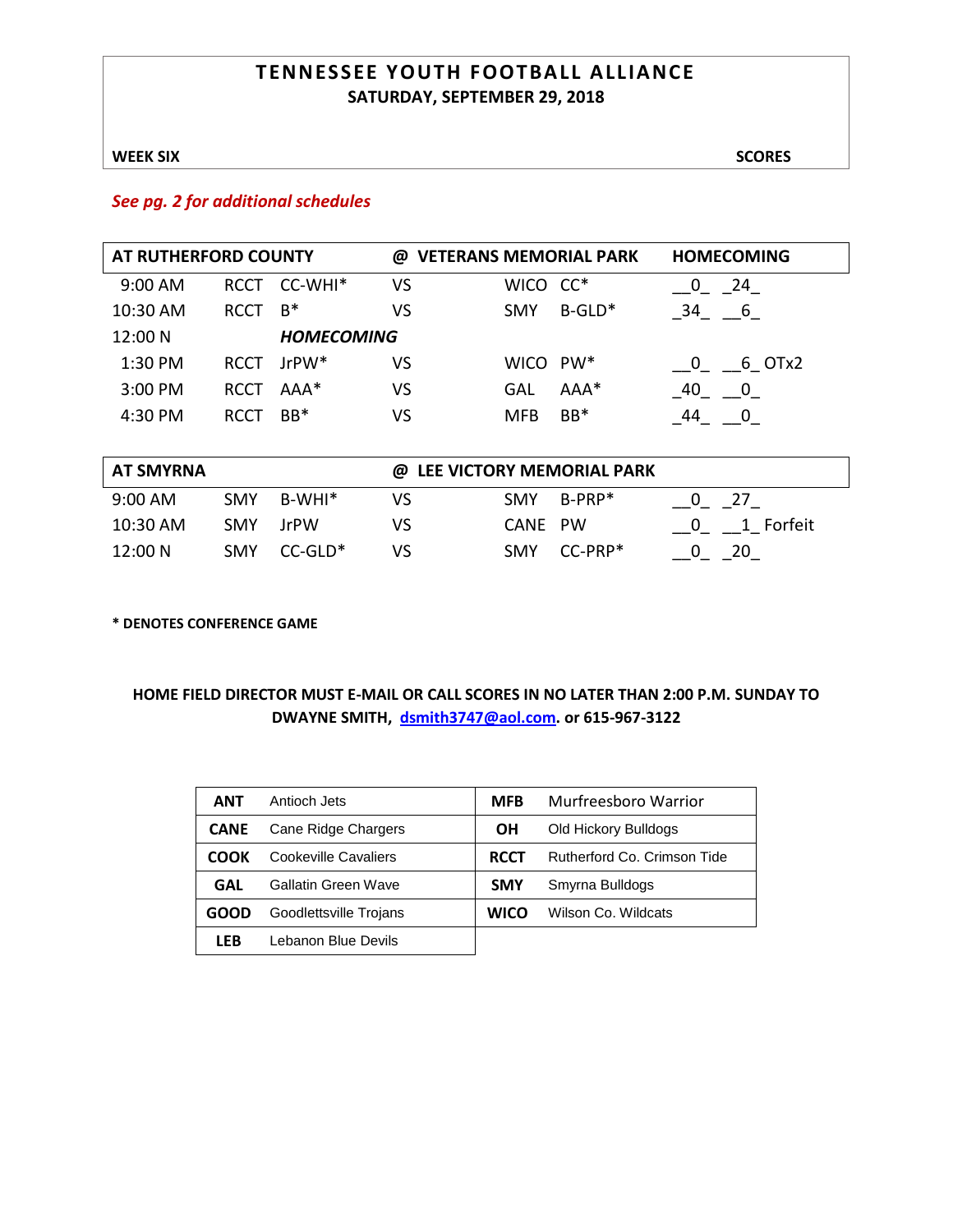### **TENNESSEE YOUTH FOOTBALL ALLIANCE SATURDAY, OCTOBER 6, 2018**

### **WEEK SEVEN** SCORES

| <b>AT ANTIOCH</b>      |             |                   | @ YOUTH INC.             |            |                 |                   |
|------------------------|-------------|-------------------|--------------------------|------------|-----------------|-------------------|
| 11:30 AM               | <b>ANT</b>  | PW <sup>*</sup>   | <b>VS</b>                | 0H         | PW <sup>*</sup> | 34 0              |
| 1:00 PM                | <b>ANT</b>  | $CCC*$            | <b>VS</b>                | OH         | $CCC*$          | 19 24             |
| 2:30 PM                | <b>ANT</b>  | BBB*              | VS                       | <b>OH</b>  | BBB*            | $0$ 12            |
|                        |             |                   |                          |            |                 |                   |
| <b>AT COOKVILLE</b>    |             |                   | @ ALGOOD YOUTH PARK      |            |                 |                   |
| 11:00 AM               | COOK PW     |                   | <b>VS</b>                | GOOD PW    |                 | 42 0              |
| 12:30 PM               | COOK CCC    |                   | <b>VS</b>                | GOOD CCC   |                 | 6 27              |
| 2:00 PM                | COOK BBB    |                   | <b>VS</b>                | GOOD BBB   |                 | 20 18             |
| 3:30 PM                | COOK AAA    |                   | <b>VS</b>                | LEB        | AAA             | $-25 - 0$         |
|                        |             |                   |                          |            |                 |                   |
| <b>AT MURFREESBORO</b> |             |                   | @ RIVERDALE HIGH SCHOOL  |            |                 | <b>HOMECOMING</b> |
| 9:00 AM                | <b>MFB</b>  | PW <sup>*</sup>   | <b>VS</b>                | <b>LEB</b> | PW <sup>*</sup> | 40 0              |
| 10:30 AM               | <b>SMY</b>  | CC-PRP*           | <b>VS</b>                | <b>MFB</b> | $CC^*$          | $\frac{0}{12}$    |
| 12:00 N                | <b>MFB</b>  | $CCC*$            | <b>VS</b>                | <b>LEB</b> | $CCC*$          | 35 20             |
| 1:30 PM                |             | <b>HOMECOMING</b> |                          |            |                 |                   |
| 2:30 PM                | <b>MFB</b>  | BB*               | <b>VS</b>                | WICO BB*   |                 | $-0$ $-22$        |
| 4:00 PM                | <b>MFB</b>  | BBB*              | VS                       | LEB        | BBB*            | $26 - 0$          |
| 5:30 PM                | <b>MFB</b>  | <b>AAA</b>        | VS                       | WICO AAA   |                 | $-14$ $-13$       |
|                        |             |                   |                          |            |                 |                   |
| AT RUTHERFORD COUNTY   |             |                   | @ VETERANS MEMORIAL PARK |            |                 |                   |
| 9:00 AM                | RCCT        | CC-WHI*           | <b>VS</b>                |            | RCCT CC-CRIM*   | 33 0              |
| 10:30 AM               | <b>RCCT</b> | PW                | <b>VS</b>                | WICO PW    |                 | 38 14             |
| 12:00 N                | RCCT        | CCC               | VS                       | WICO CCC   |                 | $42 - 0$          |

| <b>AT GALLATIN</b> |            |                 |    | @ TRIPLE CREEK PARK | <b>HOMECOMING</b> |  |
|--------------------|------------|-----------------|----|---------------------|-------------------|--|
| 12:00 PM           | <b>GAL</b> | PW <sup>*</sup> | VS | CANE PW*            | 28<br>_ ხ         |  |
| $1:30$ PM          | GAL        | CCC.            | VS | CANE CCC            | 41                |  |
| $3:00$ PM          | GAL        | <b>BBB</b>      | VS | CANE BBB            | 38                |  |
| 4:30 PM            | GAL        | AAA             | VS | CANE AAA            |                   |  |

1:30 PM RCCT BBB VS WICO BBB  $42 \quad 0 -$ 

*See pg. 2 for additional schedules*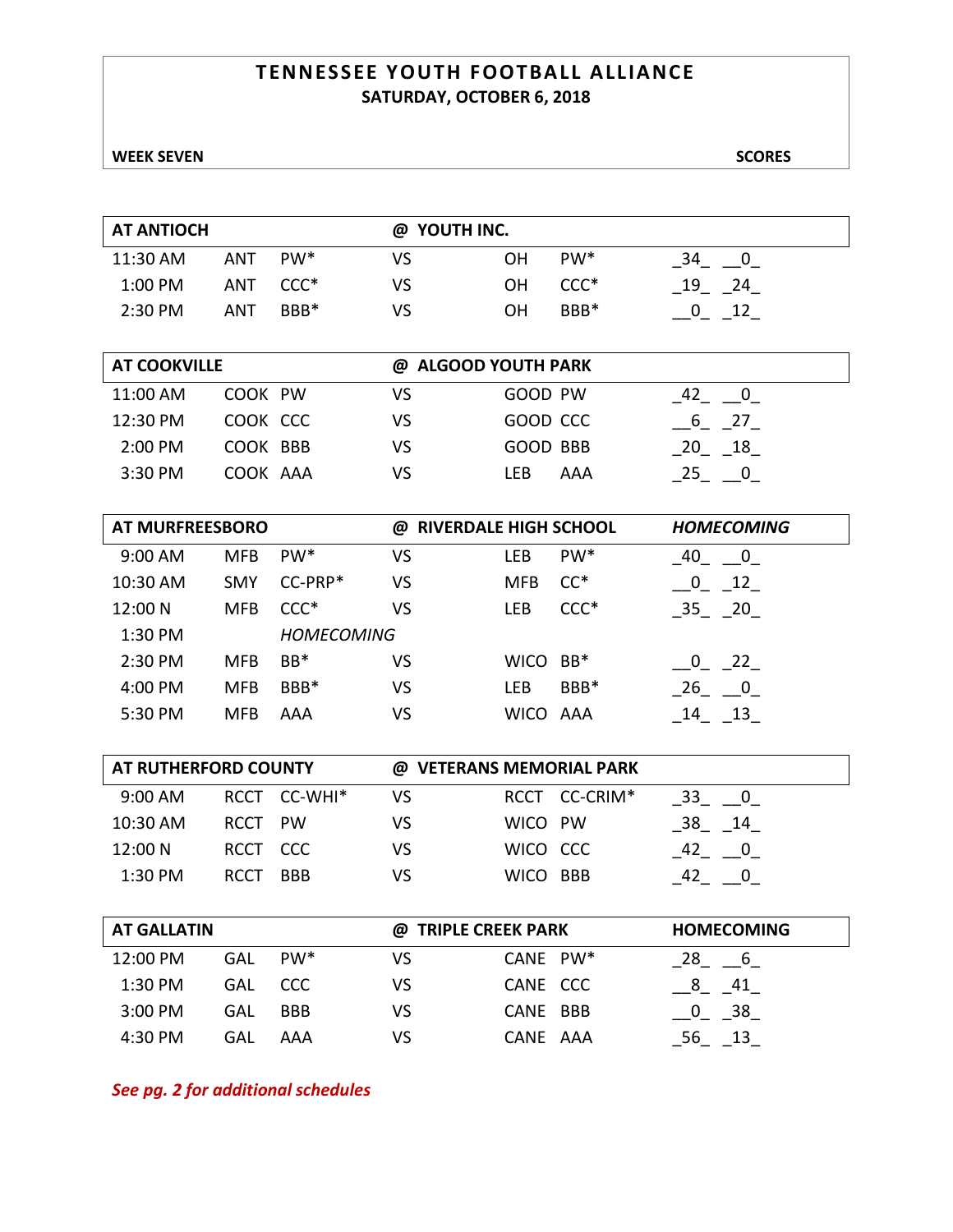### **TENNESSEE YOUTH FOOTBALL ALLIANCE SATURDAY, OCTOBER 6, 2018**

| AT GOODLETTSVILLE                                   |     |           | ω  | <b>MOSS WRIGHT PARK</b> |       |           |
|-----------------------------------------------------|-----|-----------|----|-------------------------|-------|-----------|
| $9:00$ AM                                           |     | GOOD AAA* | VS | ANT                     | $AA*$ | 0 Forfeit |
|                                                     |     |           |    |                         |       |           |
| <b>AT LEBANON</b><br>@ WALTER J BAIRD MIDDLE SCHOOL |     |           |    |                         |       |           |
|                                                     |     |           |    |                         |       |           |
| $9:00$ AM                                           | LFB | $BB*$     | VS | <b>SMY</b>              | $BB*$ | q         |

# **THURSDAY, OCTOBER 4, 2018**

| <b>AT LEBANON</b> |    |    | <b>WALTER J BAIRD MIDDLE SCHOOL</b> |            |    |  |  |
|-------------------|----|----|-------------------------------------|------------|----|--|--|
| 6:30 PM           | FB | B* |                                     | WICO $B^*$ | 39 |  |  |

**DENOTES CONFERENCE GAME**

| <b>ANT</b>  | Antioch Jets           | <b>MFB</b>  | Murfreesboro Warrior        |
|-------------|------------------------|-------------|-----------------------------|
| <b>CANE</b> | Cane Ridge Chargers    | OН          | Old Hickory Bulldogs        |
| COOK        | Cookeville Cavaliers   | <b>RCCT</b> | Rutherford Co. Crimson Tide |
| GAL         | Gallatin Green Wave    | <b>SMY</b>  | Smyrna Bulldogs             |
| GOOD        | Goodlettsville Trojans | <b>WICO</b> | Wilson Co. Wildcats         |
| <b>LEB</b>  | Lebanon Blue Devils    |             |                             |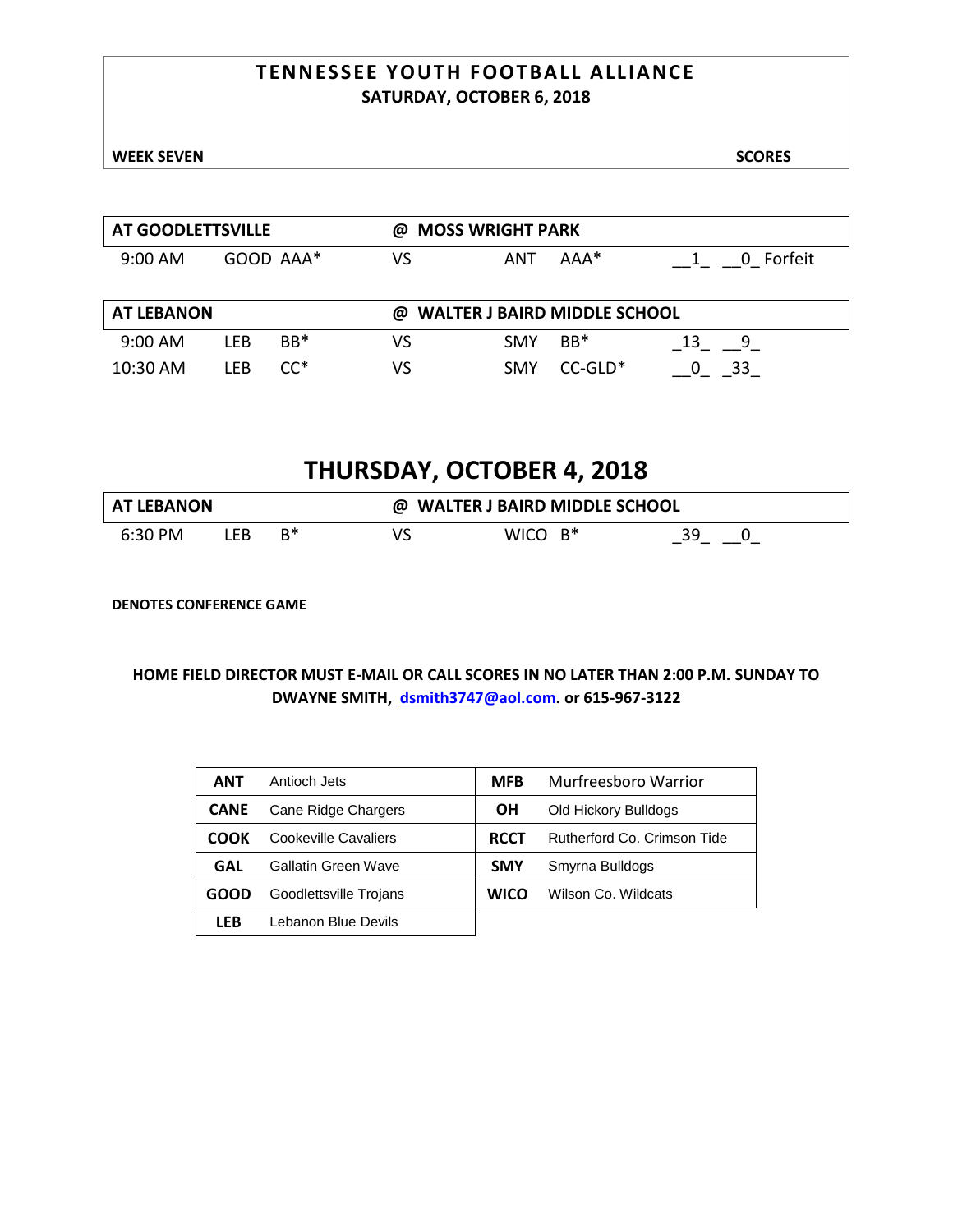### **TENNESSEE YOUTH FOOTBALL ALLIANCE SATURDAY, OCTOBER 13, 2018**

### **Revised: 10/15/2018**

| <b>WEEK EIGHT</b>       |            |                   |                         |             |                              | <b>SCORES</b>                                                             |
|-------------------------|------------|-------------------|-------------------------|-------------|------------------------------|---------------------------------------------------------------------------|
|                         |            |                   |                         |             |                              |                                                                           |
| <b>AT ANTIOCH</b>       |            |                   | @ YOUTH INC.            |             |                              |                                                                           |
| 9:00 AM                 | <b>ANT</b> | PW <sup>*</sup>   | <b>VS</b>               | SMY         | PW*                          | $\begin{bmatrix} 0 & 13 \end{bmatrix}$                                    |
| 10:30 AM                | <b>ANT</b> | $CCC*$            | <b>VS</b>               | <b>SMY</b>  | $CCC*$                       | $-18$ $-0$                                                                |
| 12:00 N                 | <b>ANT</b> | BBB*              | <b>VS</b>               | <b>SMY</b>  | BBB*                         | $-0$ $-26$                                                                |
| 1:30 PM                 | <b>ANT</b> | AAA*              | VS                      | <b>GAL</b>  | AAA*                         | $\begin{array}{c} 0 \end{array}$ $\begin{array}{c} 1 \end{array}$ Forfeit |
|                         |            |                   |                         |             |                              |                                                                           |
| <b>AT OLD HICKORY</b>   |            |                   | @ DUPONT HADLEY MIDDLE  |             |                              | <b>HOMECOMING</b>                                                         |
| 12:00                   |            | <b>HOMECOMING</b> |                         |             |                              |                                                                           |
| 2:00 PM                 | <b>OH</b>  | PW*               | <b>VS</b>               | COOK PW*    |                              | $28$ <sub>-</sub>                                                         |
| 3:30 PM                 | <b>OH</b>  | $CCC*$            | <b>VS</b>               | COOK CCC*   |                              | $-18$ $-12$                                                               |
| 5:00 PM                 | OH         | BBB*              | VS                      | COOK BBB*   |                              | $\frac{0}{2}$ $\frac{26}{1}$                                              |
|                         |            |                   |                         |             |                              |                                                                           |
| AT MURFREESBORO         |            |                   | @ RIVERDALE HIGH SCHOOL |             |                              |                                                                           |
| 9:00 AM                 | <b>MFB</b> | PW <sup>*</sup>   | VS                      | <b>RCCT</b> | PW <sup>*</sup>              | $-6 - 26$                                                                 |
|                         | <b>MFB</b> | $CC^*$            | <b>VS</b>               | LEB         | $CC^*$                       | $1 0$ Forfeit                                                             |
| 10:30 AM                | <b>MFB</b> | $CCC*$            | <b>VS</b>               | RCCT CCC*   |                              | $-0$ $-47$                                                                |
| 12:00 N                 | <b>MFB</b> | BBB*              | <b>VS</b>               | <b>RCCT</b> | BBB*                         | $-6 - 42$                                                                 |
| 1:30 PM                 | <b>MFB</b> | AAA*              | VS                      | <b>SMY</b>  | AA*                          | $-48$ $-0$                                                                |
|                         |            |                   |                         |             |                              |                                                                           |
| <b>AT CANE RIDGE</b>    |            |                   | @ CANE RIDGE PARK       |             |                              |                                                                           |
| 10:00 AM                | CANE PW*   |                   | VS                      | GOOD PW*    |                              | $\_13$ $\_36$                                                             |
| 11:30 AM                | CANE CCC*  |                   | VS                      | GOOD CCC*   |                              | $-6 - 37$                                                                 |
| 1:00 PM                 | CANE BBB*  |                   | <b>VS</b>               | GOOD BBB*   |                              | $-38$ $-0$                                                                |
| 2:30 PM                 | CANE AAA*  |                   | VS                      | GOOD AAA*   |                              | $\_16$ $\_26$                                                             |
|                         |            |                   |                         |             |                              |                                                                           |
| <b>AT WILSON COUNTY</b> |            |                   |                         |             | @ WILSON CENTRAL HIGH SCHOOL |                                                                           |
| 10:30 AM                | WICO PW*   |                   | VS                      | <b>GAL</b>  | $PW^*$                       | $-33 - 14$                                                                |
| 12:00 N                 | WICO BB*   |                   | VS                      | <b>RCCT</b> | $BB*$                        | 6 40                                                                      |
| 1:30 PM                 | WICO CCC*  |                   | <b>VS</b>               | <b>GAL</b>  | $CCC*$                       | $-43$ $-0$                                                                |
| 3:00 PM                 | WICO BBB*  |                   | VS                      | <b>GAL</b>  | BBB*                         | $-32 - 8$                                                                 |

*See page 2 for additional schedules*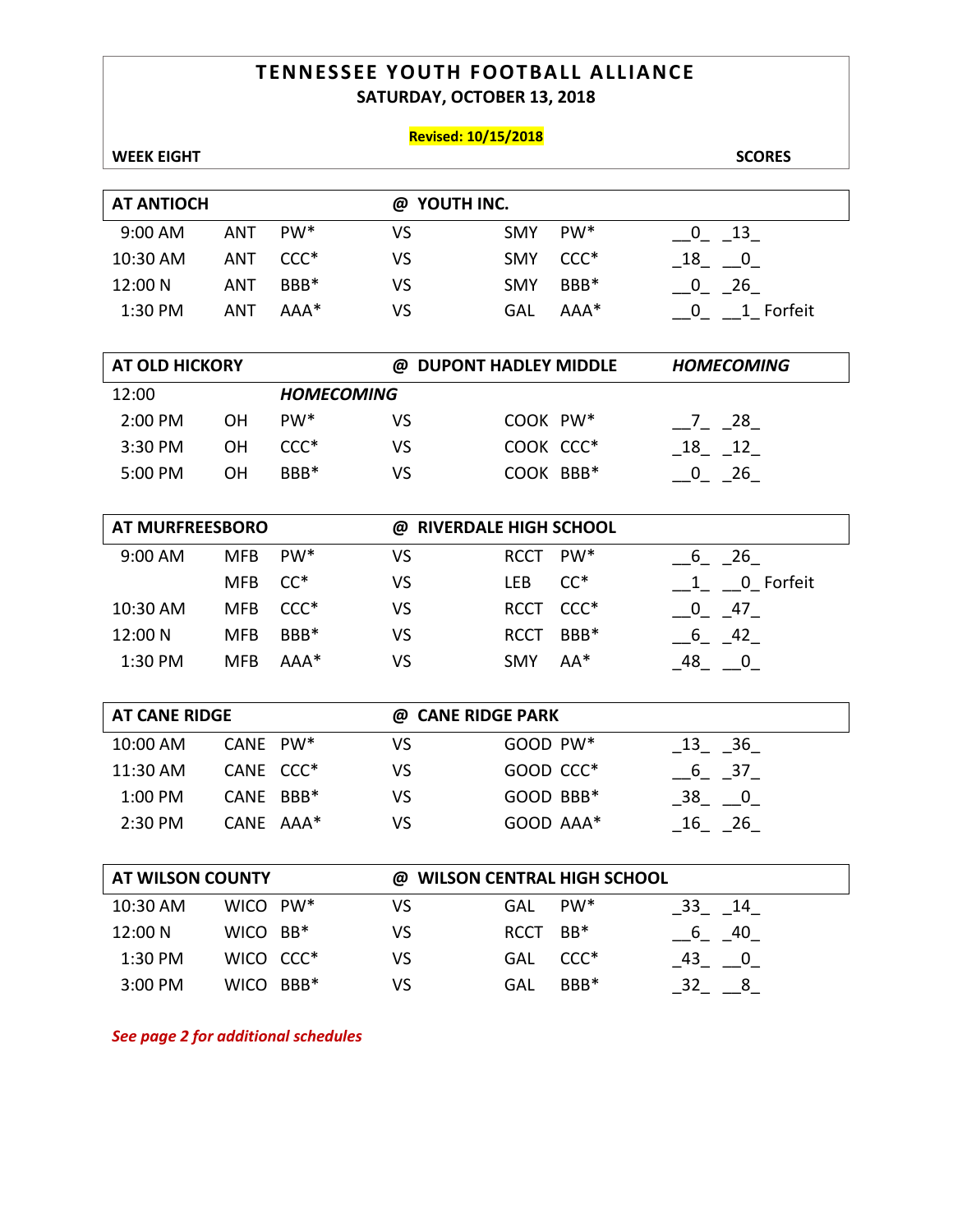### **TENNESSEE YOUTH FOOTBALL ALLIANCE SATURDAY, OCTOBER 13, 2018**

### **Revised: 10/15/2018**

**WEEK EIGHT SCORES** 

| AT RUTHERFORD COUNTY |  |                                                                    | @ VETERANS MEMORIAL PARK |     |                                      |  |
|----------------------|--|--------------------------------------------------------------------|--------------------------|-----|--------------------------------------|--|
|                      |  | VS                                                                 |                          |     |                                      |  |
|                      |  | vs                                                                 |                          |     | 19                                   |  |
|                      |  | VS                                                                 |                          |     | 33                                   |  |
|                      |  | VS                                                                 | <b>SMY</b>               | AAA |                                      |  |
|                      |  | RCCT CC-CRIM*<br>RCCT CC-WHI <sup>*</sup><br>$RCCTA*$<br>RCCT AAA* |                          |     | WICO CC*<br>SMY CC-PRP*<br>WICO AAA* |  |

| <b>AT LEBANON</b>                           |      |      | @ WALTER J BAIRD MIDDLE SCHOOL |                 |  |  |  |
|---------------------------------------------|------|------|--------------------------------|-----------------|--|--|--|
| $9:00$ AM                                   | TFB. | $R*$ | VS                             | $RCCT \quad B*$ |  |  |  |
| COOK AAA*<br>10:30 AM<br>VS<br>LFB.<br>AAA* |      |      |                                |                 |  |  |  |

| <b>AT SMYRNA</b> |            |                       | @ LEE VICTORY MEMORIAL PARK |      |               |    |  |
|------------------|------------|-----------------------|-----------------------------|------|---------------|----|--|
| $9:00$ AM        | <b>SMY</b> | B-PUR*                | VS                          | SMY  | $G$ -GLD $^*$ | 16 |  |
| $10:30$ AM       |            | SMY JrPW <sup>*</sup> | VS                          |      | RCCT JrPW*    | 28 |  |
| 12:00 N          | <b>SMY</b> | $BB*$                 | vs                          | MFB. | BB*           | 19 |  |

# **MONDAY OCTOBER 15, 2018**

| <b>AT SMYRNA</b> |            | @ LEE VICTORY MEMORIAL PARK |    |  |              |  |
|------------------|------------|-----------------------------|----|--|--------------|--|
| 7:00 PM          | <b>SMY</b> | $CC$ -GLD $^{\ast}$         | VS |  | RCCT CC-WHI* |  |

# **THURSDAY OCTOBER 18, 2018**

| <b>AT WILSON COUNTY</b> |                     | @ WILSON CENTRAL HIGH SCHOOL |                    |  |
|-------------------------|---------------------|------------------------------|--------------------|--|
| <u>7:00 PM</u>          | 'B*<br><u>WICO.</u> | <b>SMY</b>                   | B-WHI <sup>*</sup> |  |

**\* DENOTES CONFRENCE GAME**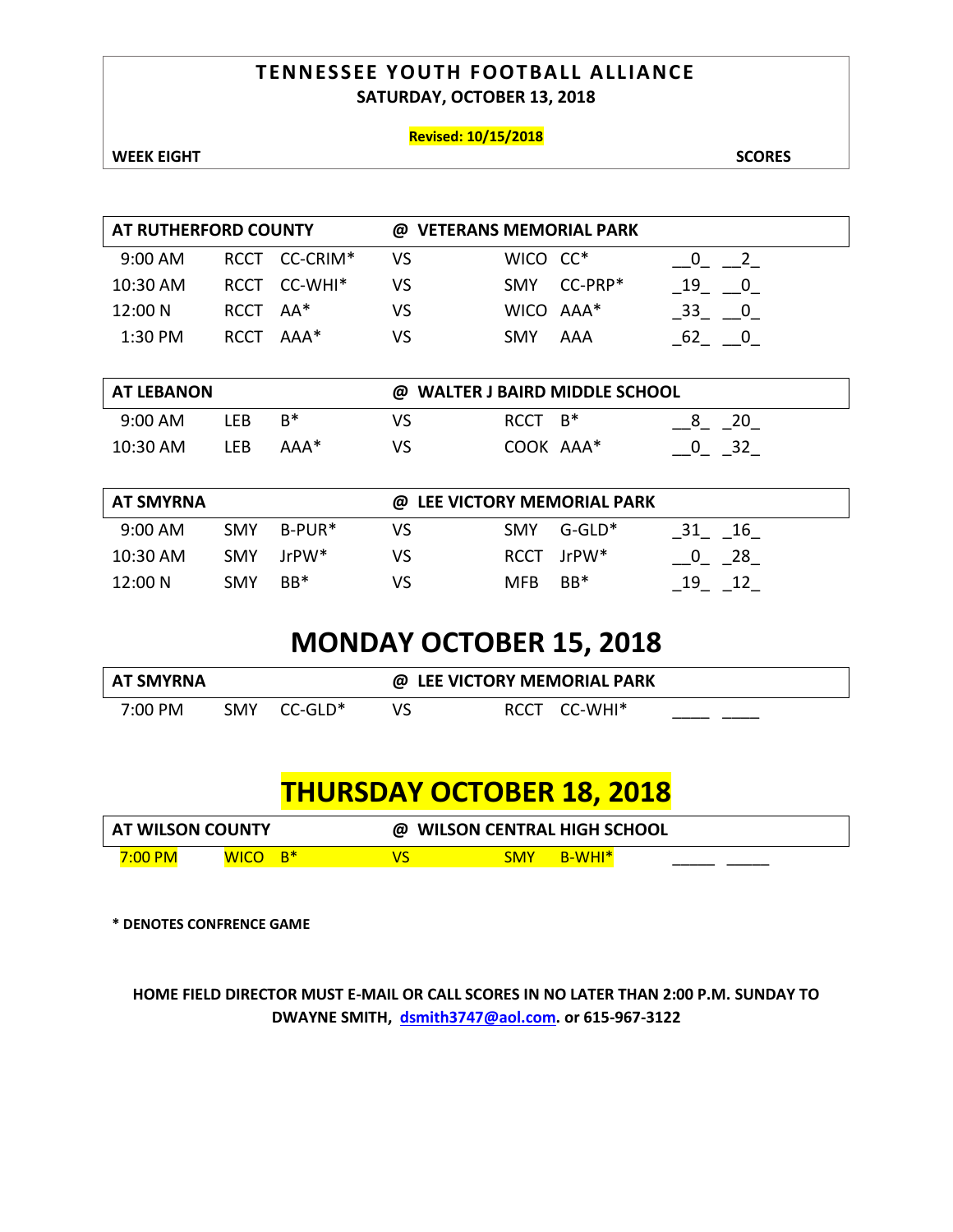### **TENNESSEE YOUTH FOOTBALL ALLIANCE SATURDAY, OCTOBER 13, 2018**

### **Revised: 10/15/2018**

**WEEK EIGHT** SCORES

| <b>ANT</b>  | Antioch Jets           | <b>MFB</b>  | Murfreesboro Warrior        |
|-------------|------------------------|-------------|-----------------------------|
| <b>CANE</b> | Cane Ridge Chargers    | OН          | Old Hickory Bulldogs        |
| <b>COOK</b> | Cookeville Cavaliers   | <b>RCCT</b> | Rutherford Co. Crimson Tide |
| GAL         | Gallatin Green Wave    | <b>SMY</b>  | Smyrna Bulldogs             |
| GOOD        | Goodlettsville Trojans | <b>WICO</b> | Wilson Co. Wildcats         |
| <b>LFB</b>  | Lebanon Blue Devils    |             |                             |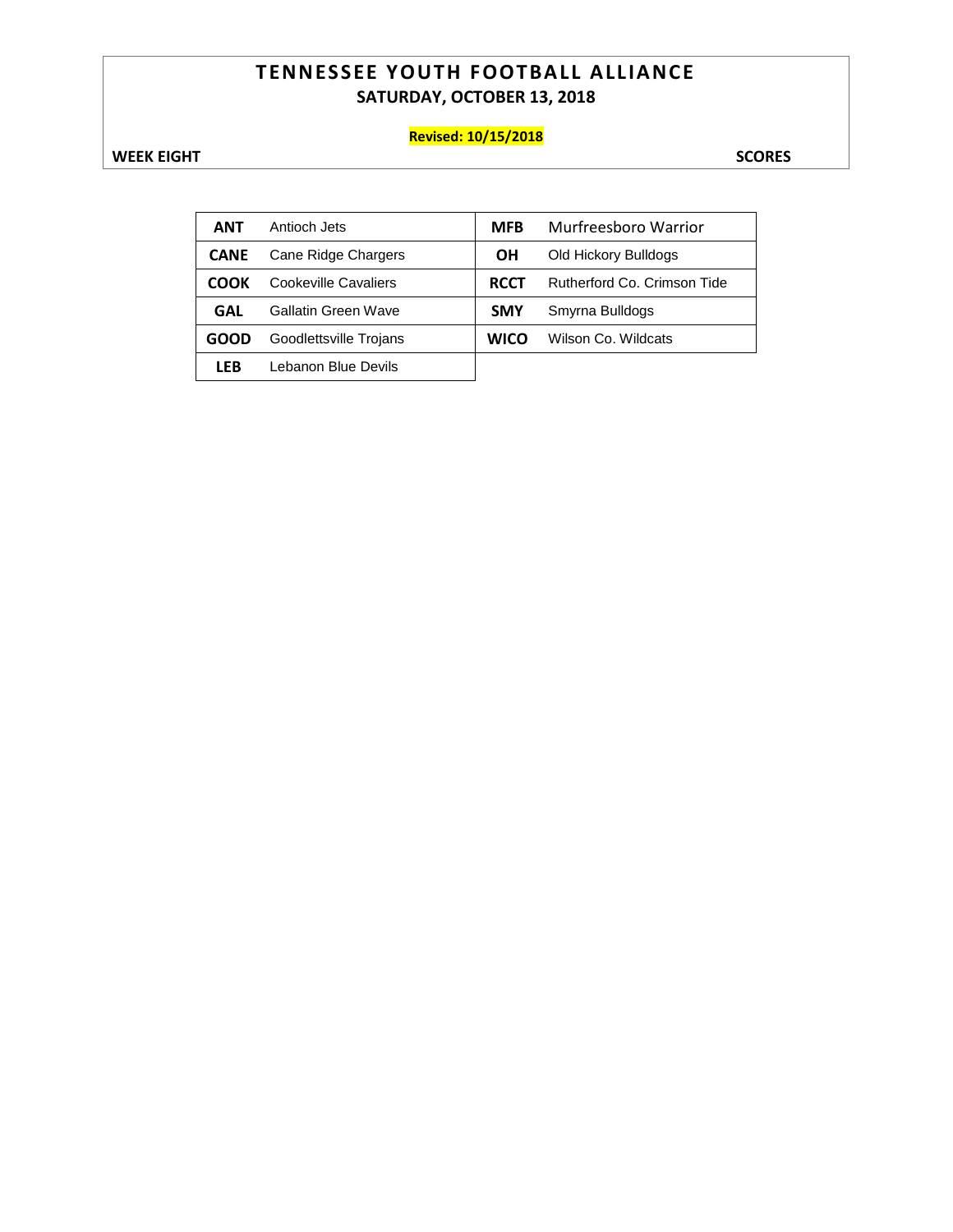### **TENNESSEE YOUTH FOOTBALL ALLIANCE SATURDAY, OCTOBER 20, 2018**

**WEEK NINE** SCORES

| AT RUTHERFORD COUNTY |             |                   | @ VETERAN MEMORIAL PARK |            |                 |              |  |
|----------------------|-------------|-------------------|-------------------------|------------|-----------------|--------------|--|
| 9:00 AM              | <b>RCCT</b> | JRPW <sup>*</sup> | VS                      | GAL        | PW <sup>*</sup> | 25           |  |
| 10:30 AM             | <b>RCCT</b> | PW*               | VS                      | ANT        | $PW^*$          | Forfeit<br>0 |  |
| 12:00 N              | <b>RCCT</b> | $CCC*$            | VS                      | ANT        | $CCC*$          | 0<br>37      |  |
| 1:30 PM              | <b>RCCT</b> | $B^*$             | VS                      | <b>SMY</b> | $B-WHI*$        | 40           |  |
| 3:00 PM              | RCCT        | BBB <sup>*</sup>  | VS                      | ANT        | BBB*            |              |  |
|                      |             |                   |                         |            |                 |              |  |

| AI JIII INIA |  |  |
|--------------|--|--|
|              |  |  |

### **AT SMYRNA @ LEE VICTORY MEMORIAL PARK**

| <b>GENE CARR FIELD</b> |            |                 |    |            |                 |                               |
|------------------------|------------|-----------------|----|------------|-----------------|-------------------------------|
| 9:00 AM                | <b>SMY</b> | PW <sup>*</sup> | VS | OΗ         | PW <sup>*</sup> | 33<br>$\overline{\mathbf{0}}$ |
| 10:30 AM               | <b>SMY</b> | $CCC*$          | VS | OΗ         | $CCC*$          | 18<br>47                      |
| 12:00 N                | <b>SMY</b> | $CC-GLD^*$      | VS | WICO CC*   |                 | 6 OTx3<br>-13                 |
| 1:30 PM                | <b>SMY</b> | BBB*            | VS | OΗ         | BBB*            | 0 3 Qtr<br>45                 |
|                        | <b>SMY</b> | $AAA*$          | VS | <b>ANT</b> | $AAA*$          | 0 Forfeit                     |

| <b>AT MURFREESBORO</b> |            | @ | $^{\circ}$ RIVERDALE HIGH SCHOOL |             |                      |  |  |
|------------------------|------------|---|----------------------------------|-------------|----------------------|--|--|
| 10:00 AM               | <b>MFB</b> |   | VS                               | <b>RCCT</b> | CC-CRIM <sup>*</sup> |  |  |

| AT CANE RIDGE |                       | @ CANE RIDGE PARK |            |        |             |
|---------------|-----------------------|-------------------|------------|--------|-------------|
| 10:30 AM      | CANE PW*              | VS                | <b>SMY</b> | JRPW*  | 1 Forfeit   |
| 12:00 N       | CANE CCC <sup>*</sup> | VS                | GALL CCC*  |        | 24          |
| 1:30 PM       | CANE BBB*             | VS                | GALL       | BBB*   | 1 Forfeit * |
| 3:00 PM       | CANE AAA*             | VS                | GAL        | $AAA*$ | 40          |

**\* See Ejection Report**

*See page 2 for additional schedules*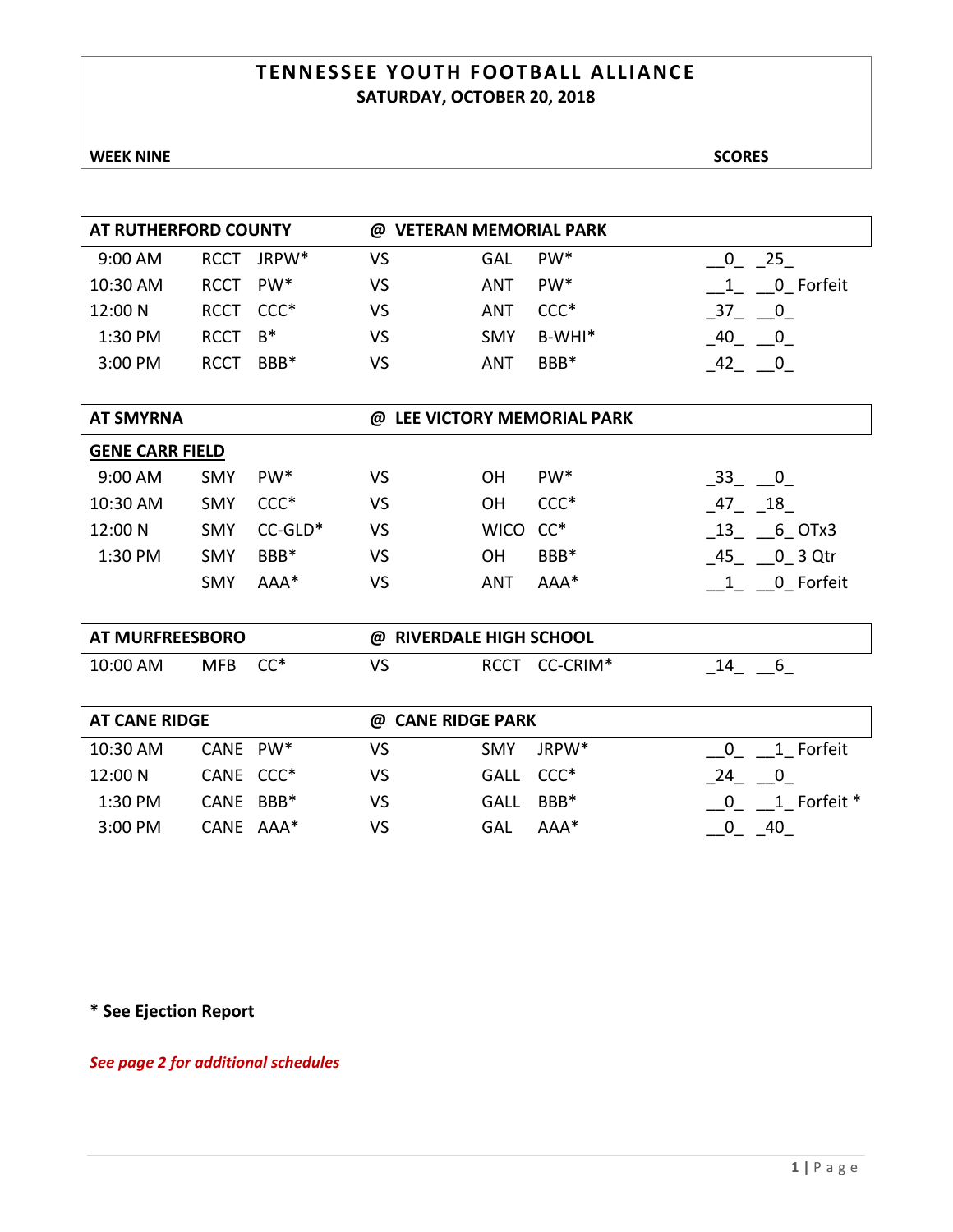### **TENNESSEE YOUTH F OOTBALL ALLIANCE SATURDAY, OCTOBER 20, 2018**

**WEEK NINE** SCORES

| <b>AT LEBANON</b> |           |                              | @  |             | <b>WALTER J BAIRD MIDDLE SCHOOL</b> | <b>HOMECOMING</b>    |
|-------------------|-----------|------------------------------|----|-------------|-------------------------------------|----------------------|
| 8:30 AM           | LEB       | BB*                          | VS | <b>RCCT</b> | $BB*$                               | 46                   |
| 10:00 AM          | LEB       | $CCC*$                       | VS | COOK CCC*   |                                     | 12<br>19             |
| 11:30 AM          | LEB       | PW <sup>*</sup>              | VS | COOK PW*    |                                     | - 40<br>0            |
| 1:00 PM           | LEB       | $CC^*$                       | VS | <b>SMY</b>  | CC-PRP*                             | 40<br>0              |
| 2:30 PM           | LEB       | $B^*$                        | VS | <b>SMY</b>  | $B-GLD*$                            | 38<br>8 <sup>8</sup> |
| 4:00 PM           | LEB       | BBB*                         | VS | COOK BBB*   |                                     | 6<br>18              |
| 5:30 PM           | LEB       | $AAA*$                       | VS | <b>RCCT</b> | $AA^*$                              | 13<br>14             |
| 7:00 PM           | COOK AAA* |                              | VS | <b>SMY</b>  | $AA^*$                              | 32 6                 |
|                   |           |                              |    |             |                                     |                      |
| AT GOODLETTSVILLE |           | <b>MOSS WRIGHT PARK</b><br>@ |    |             |                                     |                      |

| $9:00$ AM  | $GOOD$ PW $*$ | VS  | WICO PW <sup>*</sup> | 38   |
|------------|---------------|-----|----------------------|------|
| $10:30$ AM | $GOOD$ $CCC*$ | VS  | WICO CCC*            |      |
| 12:00 N    | $GOOD$ BBB*   | VS. | WICO BBB*            | - 12 |
| $1:30$ PM  | GOOD AAA*     | VS  | RCCT AAA*            | 38   |

| AT WILSON COUNTY<br>@ WILSON CENTRAL HIGH SCHOOL |             |  |    |            |        |           |
|--------------------------------------------------|-------------|--|----|------------|--------|-----------|
| 10:00 AM                                         | WICO $B^*$  |  | VS | <b>SMY</b> | B-PRP* | -45       |
| 11:30 AM                                         | WICO $BB^*$ |  | VS | <b>SMY</b> | $BB*$  | 30<br>8   |
| 1:00 PM                                          | WICO AAA*   |  | VS | MFB.       | AAA*   | 1 Forfiet |

**\* DENOTES CONFRENCE GAME**

| ANT         | Antioch Jets           | <b>MFB</b>  | Murfreesboro Warrior        |
|-------------|------------------------|-------------|-----------------------------|
| <b>CANE</b> | Cane Ridge Chargers    | OН          | Old Hickory Bulldogs        |
| COOK        | Cookeville Cavaliers   | <b>RCCT</b> | Rutherford Co. Crimson Tide |
| GAL         | Gallatin Green Wave    | <b>SMY</b>  | Smyrna Bulldogs             |
| GOOD        | Goodlettsville Trojans | WICO        | Wilson Co. Wildcats         |
| LFB         | Lebanon Blue Devils    |             |                             |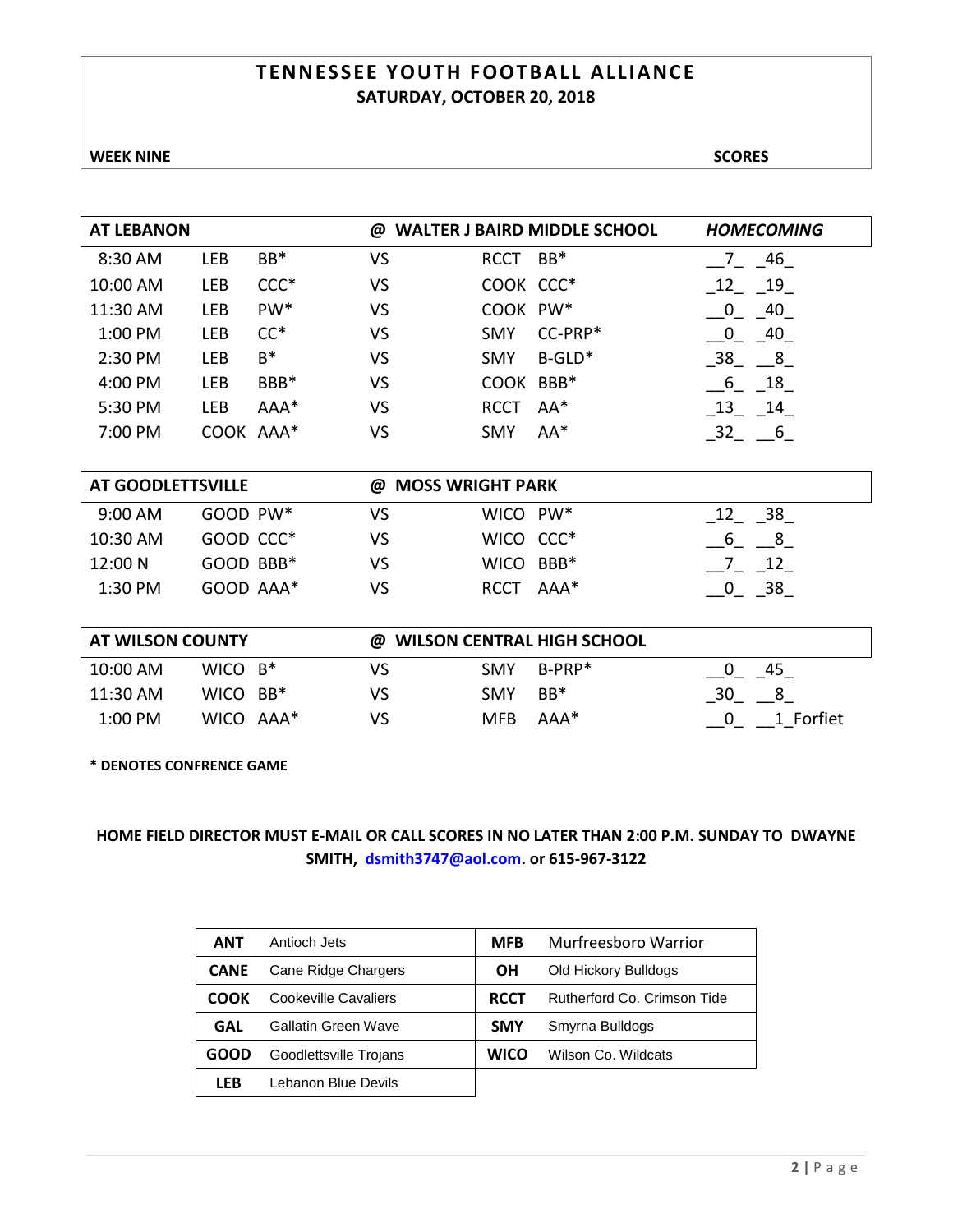## **TENNESSEE YOUTH FOOTBALL ALLIANCE SATURDAY, OCTOBER 27, 2018**

**FIRST ROUND PLAY-OFFS**

**WEEK TEN** SCORES

**ADMISSION FEE \$5.00 /PERSON** 

# **THURSDAY OCTOBER 25, 2018**

| <b>AT RUTHERFORD COUNTY</b> |             |     | @ VETERAN'S MEMORIAL PARK |     |       |  |
|-----------------------------|-------------|-----|---------------------------|-----|-------|--|
| 7:00 PM                     | <b>RCCT</b> | BB* | vs                        | SMY | $BB*$ |  |

# **SATURDAY OCTOBER 27, 2018**

| <b>AT MURFREESBORO</b>     |            |               | <b>RIVERDALE HIGH SCHOOL</b><br>@ |             |                             |                                 |
|----------------------------|------------|---------------|-----------------------------------|-------------|-----------------------------|---------------------------------|
| 9:30 AM                    | MFB        | $BB*$         | <b>VS</b>                         | <b>LEB</b>  | BB*                         | $6 - 19$                        |
| 11:30 AM                   | <b>MFB</b> | cc            | VS                                | LEB         | CC                          | 44<br>$\overline{\phantom{0}0}$ |
| 1:00 PM                    | <b>MFB</b> | CCC           | <b>VS</b>                         | COOK CCC    |                             | $-43 - 6$                       |
| 2:30 PM                    | <b>MFB</b> | <b>BBB</b>    | VS                                | <b>LEB</b>  | <b>BBB</b>                  | $\_20$ $\_6$                    |
|                            |            |               |                                   |             |                             |                                 |
| <b>AT SMYRNA</b>           |            |               |                                   |             | @ LEE VICTORY MEMORIAL PARK |                                 |
| <b>GENE CARR FIELD</b>     |            |               |                                   |             |                             |                                 |
| 9:00 AM                    | <b>SMY</b> | PW            | VS                                | <b>ANT</b>  | PW                          | $21 - 6$                        |
| 10:30 AM                   | <b>SMY</b> | <b>CC-PRP</b> | <b>VS</b>                         | <b>RCCT</b> | <b>CC-CRIM</b>              | $-32 - 7$                       |
| 12:00 N                    | <b>SMY</b> | CCC           | <b>VS</b>                         | <b>OH</b>   | CCC                         | 20 7                            |
| 1:30 PM                    | <b>SMY</b> | <b>BBB</b>    | VS                                | OH          | <b>BBB</b>                  | $-40$ $-0$                      |
| 3:00 PM                    | ΟH         | <b>PW</b>     | VS                                | CANE        | PW                          | $26 - 20$                       |
| <b>DONNIE CARTER FIELD</b> |            |               |                                   |             |                             |                                 |
| 9:30 AM                    | <b>SMY</b> | CC-GLD        | VS                                | WICO CC     |                             | 6<br>$\overline{0}$             |
| 11:00 AM                   | <b>SMY</b> | <b>B-WHI</b>  | VS                                | <b>SMY</b>  | <b>B-GLD</b>                | $-13$ $-8$                      |
| 12:30 PM                   | <b>SMY</b> | <b>B-PRP</b>  | VS                                | <b>WICO</b> | B                           | 40 0                            |
| 2:00 PM                    | <b>ANT</b> | CCC           | <b>VS</b>                         | <b>LEB</b>  | <b>CCC</b>                  | $-46$ $-6$                      |
| 3:30 PM                    | <b>ANT</b> | <b>BBB</b>    | VS                                | COOK BBB    |                             | $-19 - 28$                      |
|                            |            |               |                                   |             |                             |                                 |
| <b>AT COOKVILLE</b>        |            |               | @ ALGOOD YOUTH PARK               |             |                             |                                 |
| 10:30 AM                   | COOK PW    |               | VS                                | LEB         | PW                          | 13<br>48                        |

### **ADMISSION IS \$5.00 FOR 13 YR. OLDS AND OLDER.**

**UP TO SIX CERTIFIED FOOTBALL COACHES AND TWO CHEERLEADER COACHES IN FREE AFTER PRESENTING CERTIFICTION CARD. GATE RECEIPTS ARE TO BE PASSED ON TO TYFA**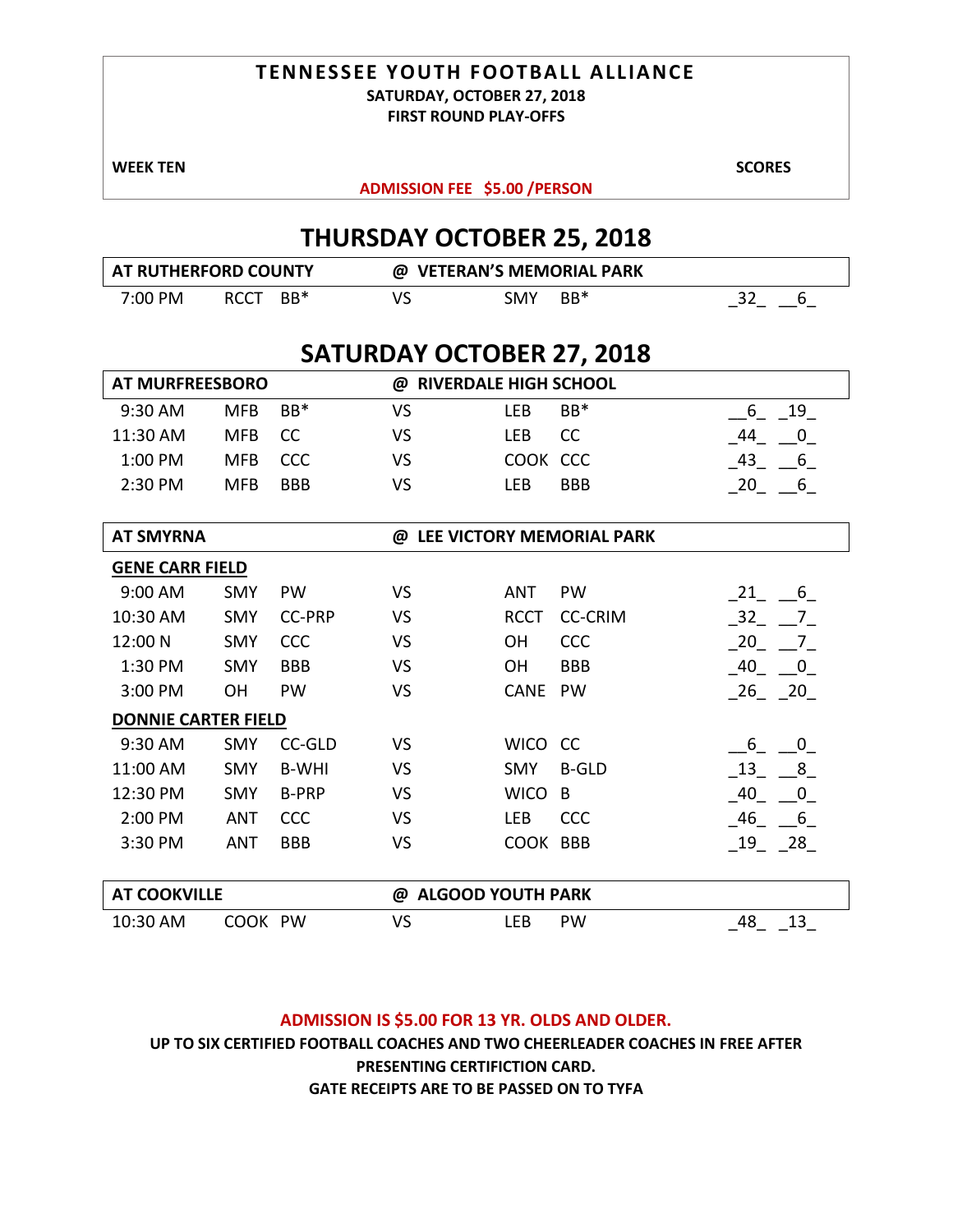### **TENNESSEE YOUTH FOOTBALL ALLIANCE SATURDAY, OCTOBER 27, 2018 FIRST ROUND PLAY-OFFS**

**WEEK TEN** SCORES

**ADMISSION FEE \$5.00 /PERSON** 

| ANT         | Antioch Jets           | <b>MFB</b>  | Murfreesboro Warrior        |
|-------------|------------------------|-------------|-----------------------------|
| <b>CANE</b> | Cane Ridge Chargers    | OН          | Old Hickory Bulldogs        |
| СООК        | Cookeville Cavaliers   | <b>RCCT</b> | Rutherford Co. Crimson Tide |
| GAL         | Gallatin Green Wave    | <b>SMY</b>  | Smyrna Bulldogs             |
| GOOD        | Goodlettsville Trojans | <b>WICO</b> | Wilson Co. Wildcats         |
| <b>LEB</b>  | Lebanon Blue Devils    |             |                             |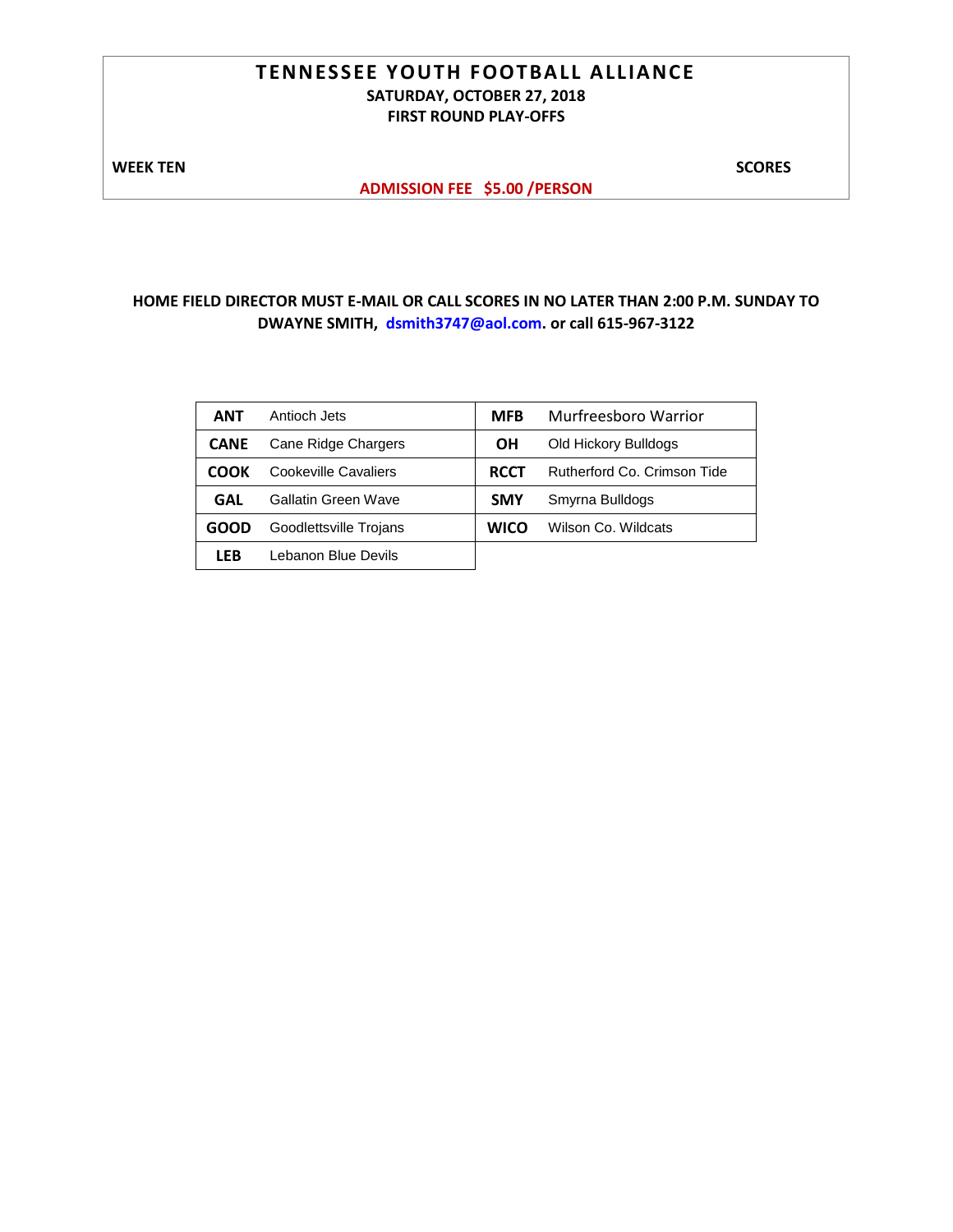# **TENNESSEE YOUTH FOOTBALL ALLIANCE SATURDAY, NOVEMBER 3, 2018**

**SECOND ROUND PLAY-OFFS**

**WEEK ELEVEN** SCORES

**ADMISSION FEE \$5.00 /PERSON** 

# **TUESDAY OCTOBER 30, 2018**

| <b>AT SMYRNA</b> |     | @ LEE VICTORY MEMORIAL PARK |    |     |    |  |
|------------------|-----|-----------------------------|----|-----|----|--|
| 7:00 PM          | SMY | BB.                         | VS | MFB | BB |  |

# **SATURDAY NOVEMBER 3, 2018**

| AT RUTHERFORD COUNTY       |             |               | @ VETERAN MEMORIAL PARK       |             |               |                                              |  |
|----------------------------|-------------|---------------|-------------------------------|-------------|---------------|----------------------------------------------|--|
| 9:00 AM                    | RCCT        | <b>CC-WHI</b> | <b>VS</b>                     | <b>SMY</b>  | <b>CC-GLD</b> | $\overline{0}$<br>38                         |  |
| 10:30 AM                   | <b>RCCT</b> | B             | <b>VS</b>                     | <b>SMY</b>  | <b>B-WHI</b>  | 34 0                                         |  |
| 12:00 N                    | <b>RCCT</b> | BB            | <b>VS</b>                     | TBD         |               | 30 0                                         |  |
| 1:30 PM                    | <b>RCCT</b> | <b>PW</b>     | <b>VS</b>                     | <b>SMY</b>  | <b>PW</b>     | 20 0                                         |  |
| 3:00 PM                    | <b>RCCT</b> | CCC           | <b>VS</b>                     | <b>SMY</b>  | <b>CCC</b>    | $-33 - 0$                                    |  |
| 4:30 PM                    | <b>RCCT</b> | <b>BBB</b>    | <b>VS</b>                     | COOK BBB    |               | 36 0                                         |  |
| 6:00 PM                    | <b>RCCT</b> | AA            | <b>VS</b>                     | <b>SMY</b>  | AAA           | $-6 - 22$                                    |  |
| 7:30 PM                    | <b>RCCT</b> | AAA           | <b>VS</b>                     | COOK AAA    |               | $-44$ $-0$                                   |  |
|                            |             |               |                               |             |               |                                              |  |
| <b>AT SMYRNA</b>           |             |               | @ LEE VICTORY MEMORIAL PARK   |             |               |                                              |  |
| <b>GENE CARR FIELD</b>     |             |               |                               |             |               |                                              |  |
| 10:00 AM                   | <b>ANT</b>  | CCC           | VS                            | <b>MFB</b>  | <b>CCC</b>    | $\begin{array}{cc} 20 & \quad 0 \end{array}$ |  |
| 11:30 AM                   | <b>SMY</b>  | AA            | <b>VS</b>                     | <b>CANE</b> | AA            | $0\qquad 35$                                 |  |
| 1:00 PM                    | <b>SMY</b>  | <b>BBB</b>    | VS                            | <b>MFB</b>  | <b>BBB</b>    | $-30 - 0$                                    |  |
| <b>DONNIE CARTER FIELD</b> |             |               |                               |             |               |                                              |  |
| 12:00 PM                   | <b>MFB</b>  | <sub>CC</sub> | <b>VS</b>                     | <b>SMY</b>  | <b>CC-PRP</b> | 6 14                                         |  |
| 1:30 PM                    | <b>MFB</b>  | <b>PW</b>     | <b>VS</b>                     | COOK PW     |               | 26 6                                         |  |
|                            |             |               |                               |             |               |                                              |  |
| <b>AT GALLATIN</b>         |             |               | <b>TRIPLE CREEK PARK</b><br>@ |             |               |                                              |  |
| 10:30 AM                   | GAL         | <b>AAA</b>    | VS                            | GOOD AAA    |               | 49 14                                        |  |

*Continued on page 2*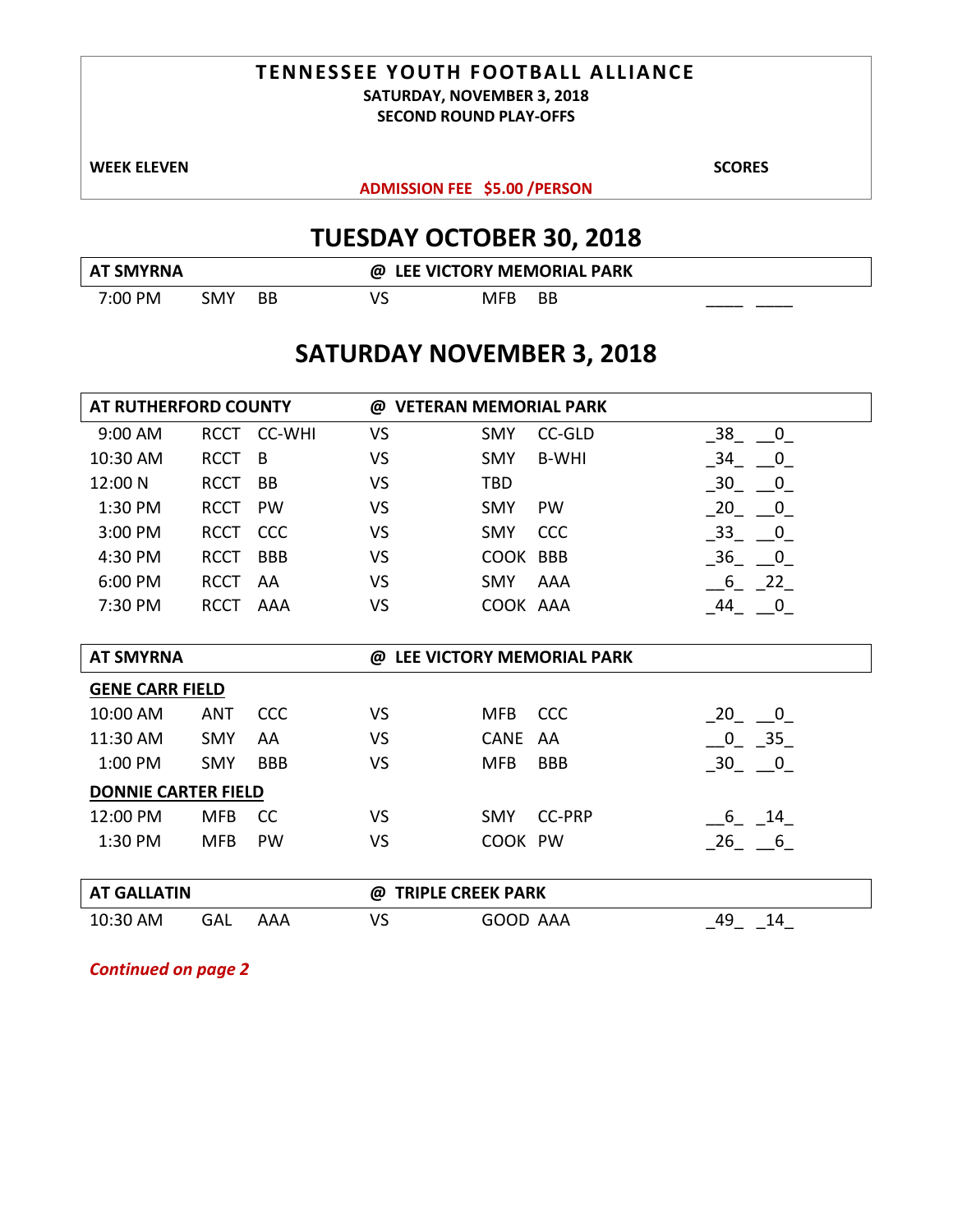### **TENNESSEE YOUTH FOOTBALL ALLIANCE SATURDAY, NOVEMBER 3, 2018 SECOND ROUND PLAY-OFFS**

**WEEK ELEVEN** SCORES

### **ADMISSION FEE \$5.00 /PERSON**

| AT GOODLETTSVILLE |           |    | @ MOSS WRIGHT PARK |    |  |  |  |  |
|-------------------|-----------|----|--------------------|----|--|--|--|--|
| $1:00$ PM         | GOOD CCC  | VS | CANE CCC           |    |  |  |  |  |
| $2:30$ PM         | GOOD BBB  | VS | CANE BBB           | 47 |  |  |  |  |
| 4:00 PM           | PW<br>GAL | VS | GOOD PW            | 29 |  |  |  |  |

| <b>AT LEBANON</b> |     |  | <b>WALTER J. BAIRD MIDDLE SCHOOL</b><br>@ |     |              |  |  |
|-------------------|-----|--|-------------------------------------------|-----|--------------|--|--|
| $9:00$ AM         | .EB |  | VS                                        | SMY | <b>B-PRP</b> |  |  |

| <b>AT WILSON COUNTY</b> |             |            | @  | <b>WILSON CENTRAL HIGH SCHOOL</b> |            |              |
|-------------------------|-------------|------------|----|-----------------------------------|------------|--------------|
| $9:30$ AM               | WICO CCC    |            | VS | GAL                               | CCC.       | Forfeit<br>0 |
| 11:00 AM                | WICO PW     |            | VS | OΗ                                | <b>PW</b>  | 52           |
| 12:30 PM                | WICO BB     |            | VS | LFB                               | <b>BB</b>  |              |
| $2:00 \, \text{PM}$     | <b>WICO</b> | <b>BBB</b> | VS | GAL                               | <b>BBB</b> |              |

### **ADMISSION IS \$5.00 FOR 13 YR. OLDS AND OLDER.**

**UP TO SIX CERTIFIED FOOTBALL COACHES AND TWO CHEERLEADER COACHES IN FREE AFTER PRESENTING CERTIFICTION CARD.** 

**GATE RECEIPTS ARE TO BE PASSED ON TO TYFA**

| ANT         | Antioch Jets           | <b>MFB</b>  | Murfreesboro Warrior        |
|-------------|------------------------|-------------|-----------------------------|
| <b>CANE</b> | Cane Ridge Chargers    | ΟH          | Old Hickory Bulldogs        |
| COOK        | Cookeville Cavaliers   | <b>RCCT</b> | Rutherford Co. Crimson Tide |
| GAL         | Gallatin Green Wave    | <b>SMY</b>  | Smyrna Bulldogs             |
| <b>GOOD</b> | Goodlettsville Trojans | <b>WICO</b> | Wilson Co. Wildcats         |
| LFB         | Lebanon Blue Devils    |             |                             |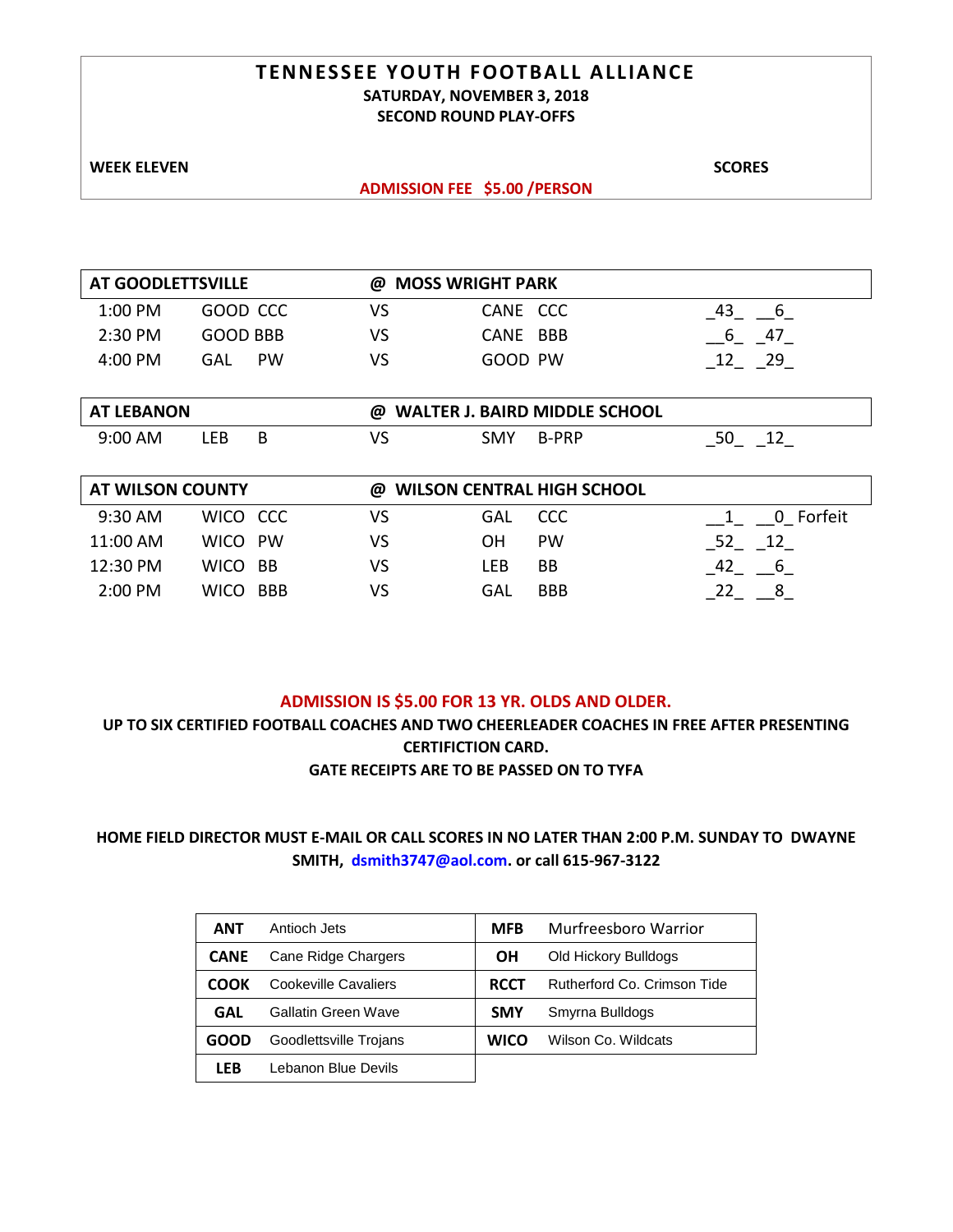# **TENNESSEE YOUTH FOOTBALL ALLIANCE**

### **SATURDAY, NOVEMBER 10, 2018**

CHAMPIONSHIP GAMES

### **WEEK TWELVE SCORES**

 $\sqrt{2}$ 

### **ADMISSION FEE \$7.00 /PERSON**

 $\overline{\phantom{0}}$ 

| 22 <sup>nd</sup><br><b>ANNUAL</b><br>$\mathbf{T}\cdot\mathbf{Y}\cdot\mathbf{F}\cdot\mathbf{A}$<br><b>EMBER</b><br><b>CARACTER</b><br>GG | <b>SMYRNA BULLDOGS COMPLEX</b><br><b>Lee Victory Recreation Park</b><br>Smyrna, TN |               |           |             |               | $22nd$ $60nd$<br>T Y F A<br>EMBER<br>FRANCISCO |
|-----------------------------------------------------------------------------------------------------------------------------------------|------------------------------------------------------------------------------------|---------------|-----------|-------------|---------------|------------------------------------------------|
| <b>GENE CARR FIELD</b>                                                                                                                  |                                                                                    |               |           |             |               |                                                |
| (N) 9:00 AM                                                                                                                             | <b>RCCT</b>                                                                        | PW            | VS        | <b>MFB</b>  | PW            | $[6 - 14]$                                     |
| 10:45 AM                                                                                                                                | <b>RCCT</b>                                                                        | <b>CC-WHI</b> | <b>VS</b> | SMY         | <b>CC-PRP</b> | $-34 - 0$                                      |
| 12:30 PM                                                                                                                                | <b>RCCT</b>                                                                        | <b>BB</b>     | <b>VS</b> | <b>WICO</b> | <b>BB</b>     | $-14 - 12$                                     |
| 2:15 PM                                                                                                                                 | LEB                                                                                | AA            | VS        | CANE        | AA            | $0 - 38$                                       |
| 4:00 PM<br>(N)                                                                                                                          | <b>RCCT</b>                                                                        | CCC           | VS        | <b>ANT</b>  | CCC           | $-43$ $-0$ $-$                                 |
| (N)<br>5:45 PM                                                                                                                          | <b>RCCT</b>                                                                        | <b>BBB</b>    | VS        | SMY         | <b>BBB</b>    | $-34$ $0$                                      |
| (N)<br>7:30 PM                                                                                                                          | <b>RCCT</b>                                                                        | AAA           | VS        | GAL         | AAA           | $26 \quad 6$                                   |
|                                                                                                                                         |                                                                                    |               |           |             |               |                                                |
| <b>DONNIE CARTER FIELD</b>                                                                                                              |                                                                                    |               |           |             |               |                                                |
| 9:30 AM                                                                                                                                 | <b>RCCT</b>                                                                        | <b>JrPW</b>   | VS        | <b>SMY</b>  | <b>JrPW</b>   | $-32$ $0$                                      |
| (A) 11:15 AM                                                                                                                            | <b>WICO</b>                                                                        | PW            | VS        | GAL         | PW            | $16 - 8$                                       |
| 1:00 PM                                                                                                                                 | <b>RCCT</b>                                                                        | B             | VS        | LEB         | B             | $-$ 28 <sub>-</sub> $-$ 20                     |
| 2:45 PM<br>(A)                                                                                                                          | <b>WICO</b>                                                                        | CCC           | VS        | GOOD        | <b>CCC</b>    | $12 - 20$                                      |
| (A)<br>4:30 PM                                                                                                                          | <b>CANE</b>                                                                        | <b>BBB</b>    | VS        | <b>WICO</b> | <b>BBB</b>    | $-19 - 26$                                     |
| 6:15 PM<br>(A)                                                                                                                          | <b>MFB</b>                                                                         | AAA           | VS        | SMY         | AAA           | $-7$ $-14$ $-$                                 |
|                                                                                                                                         |                                                                                    |               |           |             |               |                                                |

**NOTE:** *Team listed first designated as Home Team*

- **(A)** *American Conference game*
- **(N)** *National Conference game*

### **ADMISSION IS \$ 7.00 FOR 13 YR. OLDS AND OLDER.**

**Six (6) Certified Football and Two (2) Cheer Coaches per team playing in the Championship Games admitted free after presenting current certification card.**

*Gate Receipts assists in supporting the Tennessee Youth Football Alliance (TYFA)*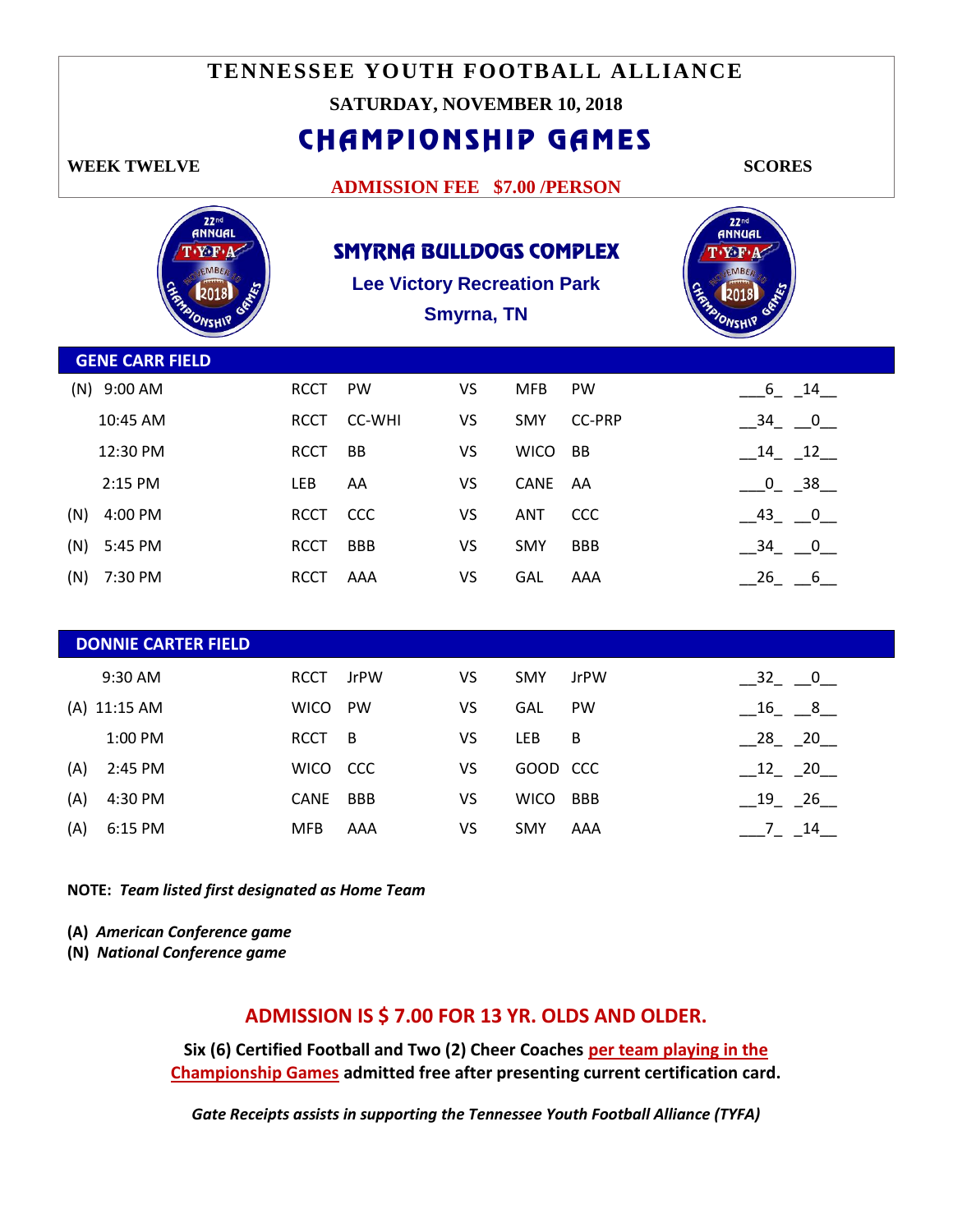# **TYFA 2018 CONFERENCE STANDINGS**

### **9 WEEK:**

|     | <b>AAA Division</b>        |     | <b>Conference Games</b> | <b>Total Games</b> |      |              |
|-----|----------------------------|-----|-------------------------|--------------------|------|--------------|
|     | <b>NATIONAL CONFERENCE</b> | Won | Loss                    | Won                | Loss | Total played |
| 1Ν  | Rutherford Co.             |     |                         |                    |      |              |
| 2Ν  | Gallatin                   |     |                         |                    |      |              |
| 3N  | Goodlettsville             |     |                         |                    |      |              |
| 4N  | Cookeville                 |     |                         | h                  |      |              |
|     | <b>Wilson Co</b>           |     |                         |                    |      |              |
| 1AA | Lebanon                    |     |                         |                    |      |              |
| 3AA | Cane Ridge                 |     |                         |                    |      |              |
| 3A  | Smyrna                     |     |                         |                    |      |              |
|     | Antioch                    |     |                         |                    |      |              |

| <b>AA Division</b>          |                        |     | <b>Conference Games</b> | <b>Total Games</b> |       |              |  |
|-----------------------------|------------------------|-----|-------------------------|--------------------|-------|--------------|--|
| <b>INATIONAL CONFERENCE</b> |                        | Won | Loss                    | Won                | LOSS. | Total played |  |
| 1А                          | <b>Murfreesboro</b>    |     |                         |                    |       |              |  |
| 2Α                          | <b>IRutherford Co.</b> |     |                         |                    |       |              |  |
| 2AA                         | 'Smvrna                |     |                         |                    |       |              |  |

|   | <b>BBB Division</b>        |            | <b>Conference Games</b> | <b>Total Games</b> |      |              |
|---|----------------------------|------------|-------------------------|--------------------|------|--------------|
|   | <b>NATIONAL CONFERENCE</b> | <b>Won</b> | Loss                    | <b>Won</b>         | Loss | Total played |
|   | Rutherford Co.             | h          |                         | 8                  |      |              |
| 2 | Smyrna                     |            |                         |                    |      | 8            |
| 3 | Murfreesboro               |            |                         |                    |      | 8            |
| 4 | Antioch                    |            |                         |                    |      | 8            |
| 5 | Cookeville                 |            |                         |                    |      | 8            |
| 6 | Lebanon                    |            |                         |                    |      | 8            |
|   | Old Hickory                |            |                         |                    |      | 8            |
|   | <b>AMERICAN CONFERENCE</b> | Won        | Loss                    | Won                | Loss | Total played |
|   | Cane Ridge                 |            |                         |                    |      | 8            |
| 2 | <b>Wilson Co</b>           |            |                         |                    |      | 8            |
| 3 | Gallatin                   |            |                         |                    |      | 8            |
| 4 | Goodlettsville             |            |                         |                    | 8    | 8            |

|   | <b>CCC Division</b>        |            | <b>Conference Games</b> | <b>Total Games</b> |      |              |
|---|----------------------------|------------|-------------------------|--------------------|------|--------------|
|   | <b>NATIONAL CONFERENCE</b> | <b>Won</b> | Loss                    | Won                | Loss | Total played |
|   | Rutherford Co.             | 6          | 0                       | 8                  | 0    | 8            |
| 2 | Antioch                    | 4          |                         | 6                  |      | 8            |
| 3 | Murfreesboro               | 4          |                         | 6                  |      | 8            |
| 4 | Smyrna                     | 3          | 3                       | 5                  | 3    | 8            |
| 5 | Old Hickory                | 3          | 3                       | 5                  | 3    | 8            |
| 6 | Cookeville                 |            | 5                       |                    |      | 8            |
|   | Lebanon                    | 0          | 6                       |                    |      | 8            |
|   | <b>AMERICAN CONFERENCE</b> | Won        | Loss                    | Won                | Loss | Total played |
|   | Wilson Co                  |            |                         | 5                  |      | 8            |
|   | Goodlettsville             | ำ          |                         | 5                  | 3    | 8            |
| 3 | Cane Ridge                 |            |                         | า                  | 6    | 8            |
| 4 | Gallatin                   | 0          | 3                       |                    |      | 8            |
|   |                            |            |                         |                    |      |              |